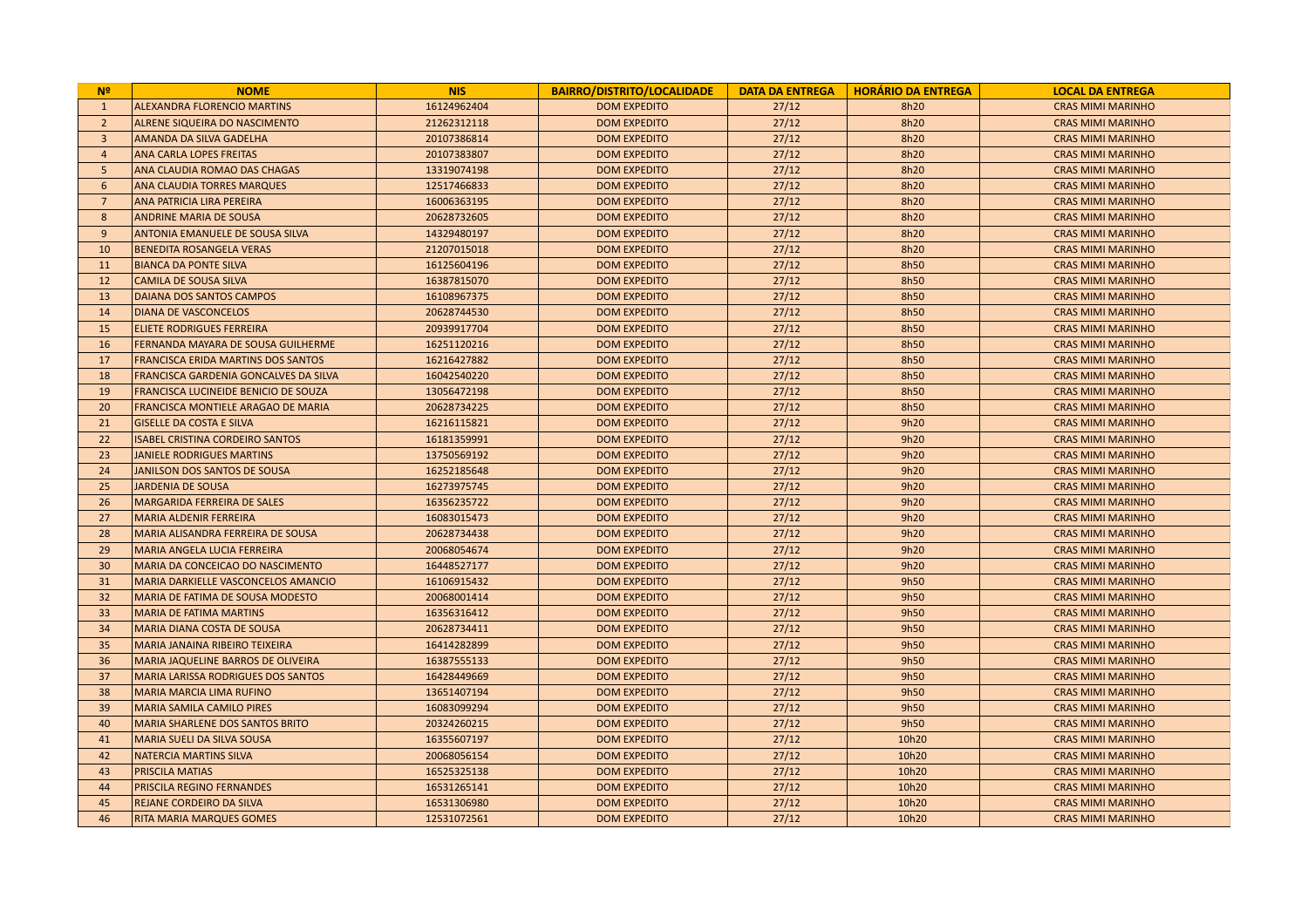| N <sup>2</sup> | <b>NOME</b>                              | <b>NIS</b>  | <b>BAIRRO/DISTRITO/LOCALIDADE</b> | <b>DATA DA ENTREGA</b> | <b>HORÁRIO DA ENTREGA</b> | <b>LOCAL DA ENTREGA</b>  |
|----------------|------------------------------------------|-------------|-----------------------------------|------------------------|---------------------------|--------------------------|
| 47             | ROSA ARAUJO NEVES PEREIRA                | 16568380114 | <b>DOM EXPEDITO</b>               | 27/12                  | 10h20                     | <b>CRAS MIMI MARINHO</b> |
| 48             | <b>SILVANA DUTRA DE SOUSA</b>            | 13636145192 | <b>DOM EXPEDITO</b>               | 27/12                  | 10h20                     | <b>CRAS MIMI MARINHO</b> |
| 49             | SILVIA HELENA AGUIAR DA SILVA RIBEIRO    | 14070077193 | <b>DOM EXPEDITO</b>               | 27/12                  | 10h20                     | <b>CRAS MIMI MARINHO</b> |
| 50             | <b>SIRLANE GOMES DOS SANTOS</b>          | 16670576324 | <b>DOM EXPEDITO</b>               | 27/12                  | 10h20                     | <b>CRAS MIMI MARINHO</b> |
| 51             | <b>SOCORRO ROSEANE FERNANDES MARTINS</b> | 20068056367 | <b>DOM EXPEDITO</b>               | 27/12                  | 10h50                     | <b>CRAS MIMI MARINHO</b> |
| 52             | <b>SUZANA MARTINS SILVA</b>              | 16529472631 | <b>DOM EXPEDITO</b>               | 27/12                  | 10h50                     | <b>CRAS MIMI MARINHO</b> |
| 53             | THAIS LIMA DOS SANTOS                    | 16566032011 | <b>DOM EXPEDITO</b>               | 27/12                  | 10h50                     | <b>CRAS MIMI MARINHO</b> |
| 54             | <b>VERILANE ARAUJO DOS SANTOS</b>        | 20986521781 | <b>DOM EXPEDITO</b>               | 27/12                  | 10h50                     | <b>CRAS MIMI MARINHO</b> |
| 55             | <b>VIVIANE FREIRE DOS SANTOS</b>         | 20068053562 | <b>DOM EXPEDITO</b>               | 27/12                  | 10h50                     | <b>CRAS MIMI MARINHO</b> |
| 56             | ANTONIA MARTA CARLOS GADELHA             | 16092655684 | VARZEA GRANDE/MARRECAS            | 27/12                  | 10h50                     | <b>CRAS MIMI MARINHO</b> |
| 57             | MARIA ALEXANDRA TELES SILVA              | 20628752010 | VARZEA GRANDE/MARRECAS            | 27/12                  | 10h50                     | <b>CRAS MIMI MARINHO</b> |
| 58             | <b>MARIA KECIANE BARBOSA DO PRADO</b>    | 16391271500 | <b>ANTONIO CARLOS BELCHIOR</b>    | 27/12                  | 10h50                     | <b>CRAS MIMI MARINHO</b> |
| 59             | <b>ANDRESSA HELLEN ALVES DOS SANTOS</b>  | 16106772739 | <b>JOCELY DANTAS - DERBY</b>      | 27/12                  | 10h50                     | <b>CRAS MIMI MARINHO</b> |
| 60             | <b>KAROL GOMES DA SILVA</b>              | 16387837775 | <b>JOCELY DANTAS - DERBY</b>      | 27/12                  | 10h50                     | <b>CRAS MIMI MARINHO</b> |
| 61             | LIDIANE SILVA DOS SANTOS                 | 16427112725 | <b>JOCELY DANTAS - DERBY</b>      | 27/12                  | 11h20                     | <b>CRAS MIMI MARINHO</b> |
| 62             | MARIA LETICIA NASCIMENTO DE LIMA         | 16356850958 | JOCELY DANTAS - DERBY             | 27/12                  | 11h20                     | <b>CRAS MIMI MARINHO</b> |
| 63             | <b>MARIA TAIS ARCANJO GUILHERME</b>      | 16354343536 | <b>JOCELY DANTAS - DERBY</b>      | 27/12                  | 11h20                     | <b>CRAS MIMI MARINHO</b> |
| 64             | <b>VIVIANE MARIA DA COSTA SANTOS</b>     | 20740310024 | <b>JOCELY DANTAS - DERBY</b>      | 27/12                  | 11h20                     | <b>CRAS MIMI MARINHO</b> |
| 65             | ANA KATIA DO NASCIMENTO MELO             | 16006358876 | <b>PEDRINHAS</b>                  | 27/12                  | 11h20                     | <b>CRAS MIMI MARINHO</b> |
| 66             | ANA PAULA DA SILVA ALVES                 | 12865572198 | <b>PEDRINHAS</b>                  | 27/12                  | 11h20                     | <b>CRAS MIMI MARINHO</b> |
| 67             | <b>ANGELINA INACIO DE SOUSA</b>          | 16006300584 | <b>PEDRINHAS</b>                  | 27/12                  | 11h20                     | <b>CRAS MIMI MARINHO</b> |
| 68             | ANTONIA JOSIELE DE PAULA NASCIMENTO      | 16081883168 | <b>PEDRINHAS</b>                  | 27/12                  | 11h20                     | <b>CRAS MIMI MARINHO</b> |
| 69             | ANTONIA MARIA DE LIMA VASCONCELOS        | 13823141197 | <b>PEDRINHAS</b>                  | 27/12                  | 11h20                     | <b>CRAS MIMI MARINHO</b> |
| 70             | <b>CARLA CICA PEREIRA</b>                | 21278984927 | <b>PEDRINHAS</b>                  | 27/12                  | 13H20                     | <b>CRAS MIMI MARINHO</b> |
| 71             | FRANCISCA DAMIANA MENDES DA SILVA        | 20168365353 | <b>PEDRINHAS</b>                  | 27/12                  | 13h20                     | <b>CRAS MIMI MARINHO</b> |
| 72             | FRANCISCA DIANA DOS SANTOS MAGALHAES     | 20628728519 | <b>PEDRINHAS</b>                  | 27/12                  | 13h20                     | <b>CRAS MIMI MARINHO</b> |
| 73             | <b>FRANCISCO JOSE DE PAULA</b>           | 12817268190 | <b>PEDRINHAS</b>                  | 27/12                  | 13h20                     | <b>CRAS MIMI MARINHO</b> |
| 74             | <b>GEOVANIA BARBOSA DO PRADO</b>         | 20209289214 | <b>PEDRINHAS</b>                  | 27/12                  | 13h20                     | <b>CRAS MIMI MARINHO</b> |
| 75             | LUCIERICA MARIA DE PAULA                 | 16356199092 | <b>PEDRINHAS</b>                  | 27/12                  | 13h20                     | <b>CRAS MIMI MARINHO</b> |
| 76             | MARIA AURICELIA MELO DE SOUSA            | 16458155213 | <b>PEDRINHAS</b>                  | 27/12                  | 13h20                     | <b>CRAS MIMI MARINHO</b> |
| 77             | <b>MARIA CLAUCIDIA DE LIMA</b>           | 12530646939 | <b>PEDRINHAS</b>                  | 27/12                  | 13h20                     | <b>CRAS MIMI MARINHO</b> |
| 78             | MARIA DA CONCEICAO FRUTUOSO NICOLAU      | 12656301191 | <b>PEDRINHAS</b>                  | 27/12                  | 13h20                     | <b>CRAS MIMI MARINHO</b> |
| 79             | <b>MARIA DANIELE DE PAULA</b>            | 16356347598 | <b>PEDRINHAS</b>                  | 27/12                  | 13h20                     | <b>CRAS MIMI MARINHO</b> |
| 80             | MARIA DE FATIMA DA SILVA BISPO           | 16354330191 | <b>PEDRINHAS</b>                  | 27/12                  | 13H50                     | <b>CRAS MIMI MARINHO</b> |
| 81             | <b>MARIA DE JESUS MATIAS SOUSA</b>       | 20107373690 | <b>PEDRINHAS</b>                  | 27/12                  | 13h50                     | <b>CRAS MIMI MARINHO</b> |
| 82             | MARIA DE JESUS VASCONCELOS SILVA         | 16484668168 | <b>PEDRINHAS</b>                  | 27/12                  | 13h50                     | <b>CRAS MIMI MARINHO</b> |
| 83             | MARIA NATALINA MELO DE SOUSA             | 16392277863 | <b>PEDRINHAS</b>                  | 27/12                  | 13h50                     | <b>CRAS MIMI MARINHO</b> |
| 84             | MARIA SELMA DE VASCONCELOS MESQUITA      | 16354488410 | <b>PEDRINHAS</b>                  | 27/12                  | 13h50                     | <b>CRAS MIMI MARINHO</b> |
| 85             | <b>MARIA TORRES DE SOUSA</b>             | 16428627486 | <b>PEDRINHAS</b>                  | 27/12                  | 13h50                     | <b>CRAS MIMI MARINHO</b> |
| 86             | <b>MARINETE TORRES DE SOUSA</b>          | 16403382366 | <b>PEDRINHAS</b>                  | 27/12                  | 13h50                     | <b>CRAS MIMI MARINHO</b> |
| 87             | NAIARA DA SILVA SOUZA                    | 16529259873 | <b>PEDRINHAS</b>                  | 27/12                  | 13h50                     | <b>CRAS MIMI MARINHO</b> |
| 88             | NATALY DOS SANTOS FERREIRA               | 12648669193 | <b>PEDRINHAS</b>                  | 27/12                  | 13h50                     | <b>CRAS MIMI MARINHO</b> |
| 89             | SILVELENA DO NASCIMENTO SOUSA            | 16561893825 | <b>PEDRINHAS</b>                  | 27/12                  | 13h50                     | <b>CRAS MIMI MARINHO</b> |
| 90             | <b>ANA GLEICIANE BENTO</b>               | 16083893527 | <b>SANTA CASA</b>                 | 27/dez.                | 14H20                     | <b>CRAS MIMI MARINHO</b> |
| 91             | ANA PAULA BENTO DA SILVA                 | 20107383084 | <b>SANTA CASA</b>                 | $27/$ dez.             | 14h20                     | <b>CRAS MIMI MARINHO</b> |
| 92             | CECILIA MARIA DE CASTRO NASCIMENTO       | 16528704806 | <b>SANTA CASA</b>                 | $27/$ dez.             | 14h20                     | <b>CRAS MIMI MARINHO</b> |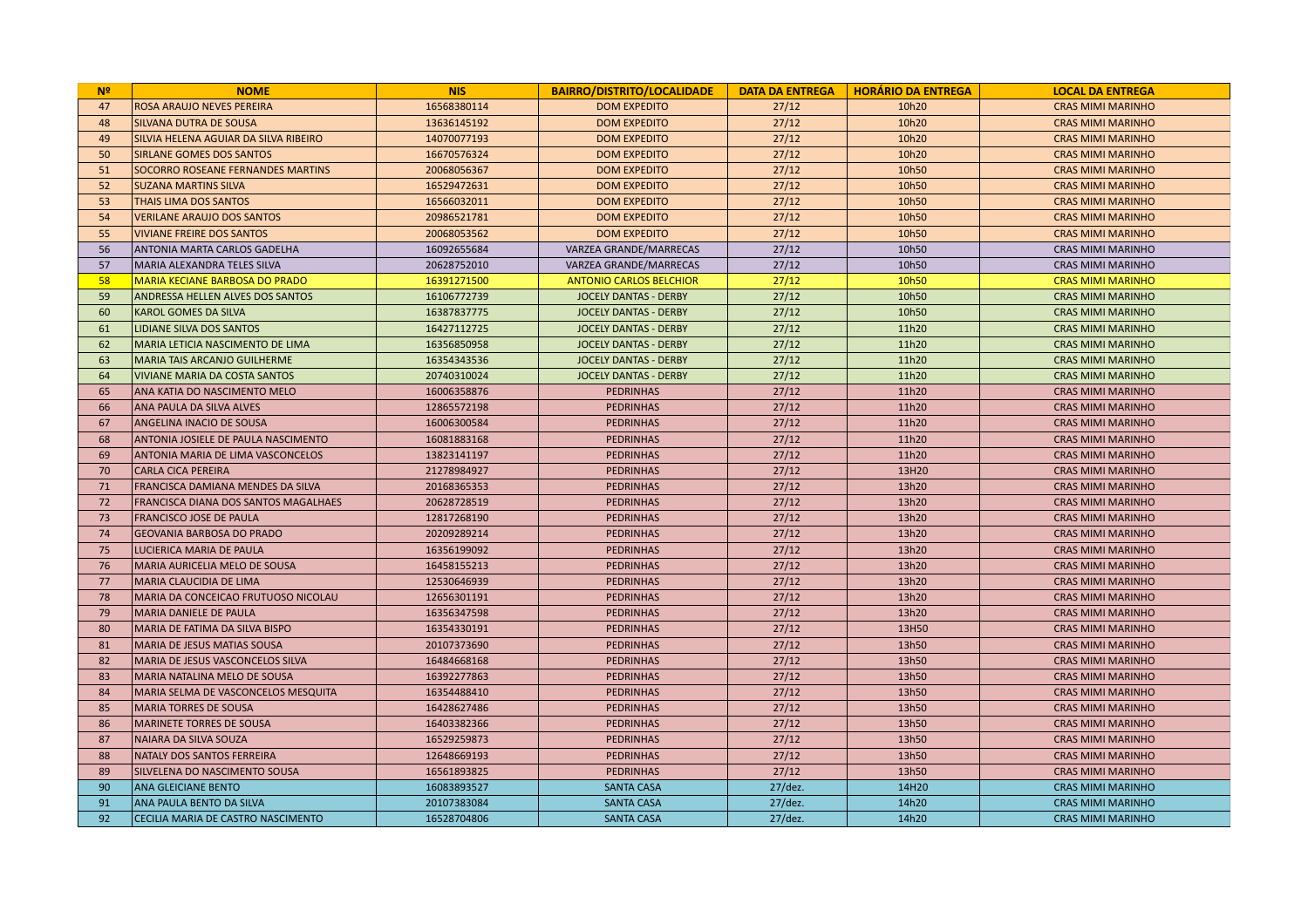| N <sup>2</sup> | <b>NOME</b>                                | <b>NIS</b>  | <b>BAIRRO/DISTRITO/LOCALIDADE</b>  |            | DATA DA ENTREGA   HORÁRIO DA ENTREGA | <b>LOCAL DA ENTREGA</b>  |
|----------------|--------------------------------------------|-------------|------------------------------------|------------|--------------------------------------|--------------------------|
| 93             | <b>CLAUDILENE DE JESUS BARBOSA</b>         | 12828284192 | <b>SANTA CASA</b>                  | $27/$ dez. | 14h20                                | <b>CRAS MIMI MARINHO</b> |
| 94             | <b>FRANCINEIDE FELIX DE OLIVEIRA</b>       | 16181230603 | <b>SANTA CASA</b>                  | $27$ /dez. | 14h20                                | <b>CRAS MIMI MARINHO</b> |
| 95             | <b>FRANCISCA DAIANA SOARES VASCONCELOS</b> | 16076433850 | <b>SANTA CASA</b>                  | $27/$ dez. | 14h20                                | <b>CRAS MIMI MARINHO</b> |
| 96             | FRANCISCA SAMARA DA SILVA FIRMO            | 15444768880 | <b>SANTA CASA</b>                  | $27/$ dez. | 14h20                                | <b>CRAS MIMI MARINHO</b> |
| 97             | <b>GABRIELA FERNANDES GAMA</b>             | 16277266757 | <b>SANTA CASA</b>                  | 27/dez.    | 14h20                                | <b>CRAS MIMI MARINHO</b> |
| 98             | <b>IZA MARIA MESQUITA MENDES</b>           | 16261236632 | <b>SANTA CASA</b>                  | $27$ /dez. | 14h20                                | <b>CRAS MIMI MARINHO</b> |
| 99             | JACQUELINE DA SILVA SOUSA                  | 16341673494 | <b>SANTA CASA</b>                  | $27$ /dez. | 14h20                                | <b>CRAS MIMI MARINHO</b> |
| 100            | IJAYLA DO NASCIMENTO SANTOS                | 16183962016 | <b>SANTA CASA</b>                  | $27/$ dez. | 14H50                                | <b>CRAS MIMI MARINHO</b> |
| 101            | JOANA DARC DE SOUSA DO NASCIMENTO          | 20107382258 | <b>SANTA CASA</b>                  | $27/$ dez. | 14H50                                | <b>CRAS MIMI MARINHO</b> |
| 102            | <b>LIDIANE TEODOSIO ALVES</b>              | 20770080469 | <b>SANTA CASA</b>                  | $27$ /dez. | 14H50                                | <b>CRAS MIMI MARINHO</b> |
| 103            | <b>LUCILENE DIOGO HERMINIO</b>             | 12504554216 | <b>SANTA CASA</b>                  | $27$ /dez. | 14H50                                | <b>CRAS MIMI MARINHO</b> |
| 104            | LUCILEUDA DA SILVA ROQUE                   | 13505765197 | <b>SANTA CASA</b>                  | $27$ /dez. | 14H50                                | <b>CRAS MIMI MARINHO</b> |
| 105            | <b>MANUELA DA SILVA RODRIGUES</b>          | 16456074089 | <b>SANTA CASA</b>                  | $27/$ dez. | 14H50                                | <b>CRAS MIMI MARINHO</b> |
| 106            | MARIA ADRIANA LIMA SILVA                   | 20958336444 | <b>SANTA CASA</b>                  | $27$ /dez. | 14H50                                | <b>CRAS MIMI MARINHO</b> |
| 107            | MARIA ALDEVANIA SILVA RODRIGUES            | 16078700651 | <b>SANTA CASA</b>                  | $27$ /dez. | 14H50                                | <b>CRAS MIMI MARINHO</b> |
| 108            | MARIA CLAUDICE SOUSA MARQUES               | 13001171196 | <b>SANTA CASA</b>                  | $27$ /dez. | 14H50                                | <b>CRAS MIMI MARINHO</b> |
| 109            | MARIA DA CONCEICAO ARAUJO DOS SANTOS       | 16356379384 | <b>SANTA CASA</b>                  | 27/dez.    | 14H50                                | <b>CRAS MIMI MARINHO</b> |
| 110            | <b>MARIA DA CONCEICAO ARAUJO SOARES</b>    | 16359230993 | <b>SANTA CASA</b>                  | $27/$ dez. | 15h20                                | <b>CRAS MIMI MARINHO</b> |
| 111            | MARIA DA CONCEICAO RODRIGUES FRANCA        | 16455127863 | <b>SANTA CASA</b>                  | $27/$ dez. | 15h20                                | <b>CRAS MIMI MARINHO</b> |
| 112            | MARIA DE FATIMA FELIX SOUSA                | 13292885190 | <b>SANTA CASA</b>                  | $27/$ dez. | 15h20                                | <b>CRAS MIMI MARINHO</b> |
| 113            | MARIA DO SOCORRO BASTOS DE SOUSA           | 20068022330 | <b>SANTA CASA</b>                  | $27$ /dez. | 15h20                                | <b>CRAS MIMI MARINHO</b> |
| 114            | MARIA DO SOCORRO LIMA RIPARDO              | 16427338707 | <b>SANTA CASA</b>                  | $27$ /dez. | 15h20                                | <b>CRAS MIMI MARINHO</b> |
| 115            | MARIA EDINARA VELOSO DO NASCIMENTO         | 20986518446 | <b>SANTA CASA</b>                  | $27$ /dez. | 15h20                                | <b>CRAS MIMI MARINHO</b> |
| 116            | MARIA HELOISA MESQUITA SOARES              | 16355607987 | <b>SANTA CASA</b>                  | $27$ /dez. | 15h20                                | <b>CRAS MIMI MARINHO</b> |
| 117            | MARIA LIDIANE SILVA DE SOUSA               | 16356925052 | <b>SANTA CASA</b>                  | $27/$ dez. | 15h20                                | <b>CRAS MIMI MARINHO</b> |
| 118            | MARIA MARGARIDA APOLINARIO DOS SANTOS      | 16083124310 | <b>SANTA CASA</b>                  | $27$ /dez. | 15h20                                | <b>CRAS MIMI MARINHO</b> |
| 119            | MARIA RUTH ALVES TAVARES                   | 23655223494 | <b>SANTA CASA</b>                  | $27$ /dez. | 15h20                                | <b>CRAS MIMI MARINHO</b> |
| 120            | MARIA SALETE FERREIRA DE MOURA             | 16355517309 | <b>SANTA CASA</b>                  | $27$ /dez. | 15h50                                | <b>CRAS MIMI MARINHO</b> |
| 121            | MARIA SAMILA DO NASCIMENTO                 | 16353644877 | <b>SANTA CASA</b>                  | $27$ /dez. | 15h50                                | <b>CRAS MIMI MARINHO</b> |
| 122            | MARIA SIRLENE BRAGA                        | 13001593198 | <b>SANTA CASA</b>                  | $27/$ dez. | 15h50                                | <b>CRAS MIMI MARINHO</b> |
| 123            | MEIRIANE MARIA DA SILVA                    | 16077700372 | <b>SANTA CASA</b>                  | $27$ /dez. | 15h50                                | <b>CRAS MIMI MARINHO</b> |
| 124            | MEIRYHELLEN BRAGA ALBUQUERQUE SOUSA        | 16530412213 | <b>SANTA CASA</b>                  | $27$ /dez. | 15H50                                | <b>CRAS MIMI MARINHO</b> |
| 125            | <b>MIRIELY DE SOUSA SILVA</b>              | 16572806597 | <b>SANTA CASA</b>                  | $27$ /dez. | 15H50                                | <b>CRAS MIMI MARINHO</b> |
| 126            | NAUIRA VIEIRA FIRMO                        | 20107393713 | <b>SANTA CASA</b>                  | $27$ /dez. | 15H50                                | <b>CRAS MIMI MARINHO</b> |
| 127            | RAQUEL DE SOUSA ARRUDA                     | 16658373931 | <b>SANTA CASA</b>                  | $27/$ dez. | 15H50                                | <b>CRAS MIMI MARINHO</b> |
| 128            | <b>RAYANE ARAUJO FREIRES</b>               | 16528476390 | <b>SANTA CASA</b>                  | $27$ /dez. | 15H50                                | <b>CRAS MIMI MARINHO</b> |
| 129            | ROBERIANE LUNA DE MOURA BALBINO            | 16684883992 | <b>SANTA CASA</b>                  | $27/$ dez. | 15H50                                | <b>CRAS MIMI MARINHO</b> |
| 130            | ROBERLANDIA DE SOUZA NASCIMENTO            | 12977062191 | <b>SANTA CASA</b>                  | $27$ /dez. | 16H20                                | <b>CRAS MIMI MARINHO</b> |
| 131            | SILVANA VALENTIM                           | 16532886220 | <b>SANTA CASA</b>                  | 27/dez.    | 16h20                                | <b>CRAS MIMI MARINHO</b> |
| 132            | <b>SUELY MARQUES DE OLIVEIRA</b>           | 16076989514 | <b>SANTA CASA</b>                  | $27/$ dez. | 16h20                                | <b>CRAS MIMI MARINHO</b> |
| 133            | VALDENE VIDAL LEANDRO                      | 16528900427 | <b>SANTA CASA</b>                  | $27$ /dez. | 16h20                                | <b>CRAS MIMI MARINHO</b> |
| 134            | <b>VILANI FERREIRA ALVES</b>               | 16533048733 | <b>SANTA CASA</b>                  | $27/$ dez. | 16h20                                | <b>CRAS MIMI MARINHO</b> |
| 135            | <b>ADILANE FRUTUOSO DA SILVA</b>           | 13889792196 | ADE GERARDO CRISTINO - SANTO ANTÔN | $27$ /dez. | 8h20                                 | <b>CEI MARIA LUCIANA</b> |
| 136            | ALANE DO NASCIMENTO DE PAULA               | 15163231913 | ADE GERARDO CRISTINO - SANTO ANTÔN | $27$ /dez. | 8h20                                 | <b>CEI MARIA LUCIANA</b> |
| 137            | <b>ALICE SANTOS SOARES</b>                 | 16078329074 | ADE GERARDO CRISTINO - SANTO ANTÔN | $27$ /dez. | 8h20                                 | <b>CEI MARIA LUCIANA</b> |
| 138            | <b>ALINE SANTOS ARAGAO</b>                 | 20107390226 | ADE GERARDO CRISTINO - SANTO ANTÔN | $27$ /dez. | 8h20                                 | <b>CEI MARIA LUCIANA</b> |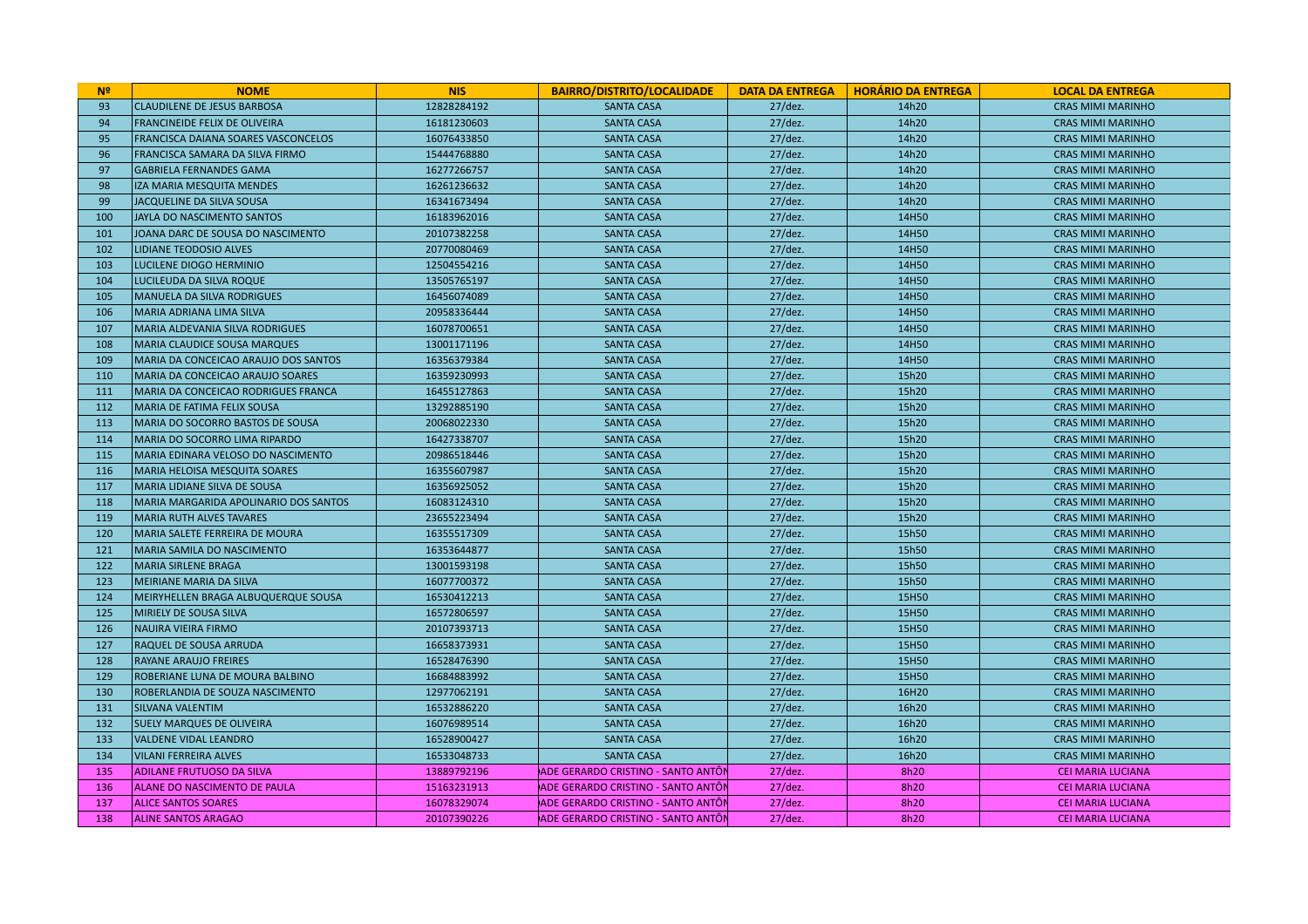| N <sup>2</sup> | <b>NOME</b>                                   | <b>NIS</b>  | <b>BAIRRO/DISTRITO/LOCALIDADE</b>          |            | DATA DA ENTREGA   HORÁRIO DA ENTREGA | <b>LOCAL DA ENTREGA</b>  |
|----------------|-----------------------------------------------|-------------|--------------------------------------------|------------|--------------------------------------|--------------------------|
| 139            | <b>ALIZIENE DE OLIVEIRA SOUSA</b>             | 23738230005 | ADE GERARDO CRISTINO - SANTO ANTÓN         | $27$ /dez. | 8h20                                 | <b>CEI MARIA LUCIANA</b> |
| 140            | <b>ANA ALEXANDRA DA SILVA</b>                 | 16149905080 | ADE GERARDO CRISTINO - SANTO ANTÔI         | $27$ /dez. | 8h20                                 | <b>CEI MARIA LUCIANA</b> |
| 141            | ANA CAREN CORDEIRO DA SILVA                   | 16091985370 | ADE GERARDO CRISTINO - SANTO ANTÔN         | $27$ /dez. | 8h20                                 | <b>CEI MARIA LUCIANA</b> |
| 142            | <b>ANA CELIA RIBEIRO</b>                      | 20107373291 | ADE GERARDO CRISTINO - SANTO ANTÔI         | $27$ /dez. | 8h20                                 | <b>CEI MARIA LUCIANA</b> |
| 143            | <b>ANA CLARA GOMES DA SILVA</b>               | 16125102905 | ADE GERARDO CRISTINO - SANTO ANTÔI         | $27$ /dez. | 8h20                                 | <b>CEI MARIA LUCIANA</b> |
| 144            | <b>ANA JESSICA GONCALVES</b>                  | 16042484002 | ADE GERARDO CRISTINO - SANTO ANTÔI         | $27$ /dez. | 8h20                                 | <b>CEI MARIA LUCIANA</b> |
| 145            | ANA LETICIA DE OLIVEIRA MARTINS               | 21204295389 | ADE GERARDO CRISTINO - SANTO ANTÔI         | $27$ /dez. | 8h50                                 | <b>CEI MARIA LUCIANA</b> |
| 146            | <b>ANA PAULA CARVALHO SOUSA</b>               | 13637470194 | ADE GERARDO CRISTINO - SANTO ANTÔN         | $27$ /dez. | 8h50                                 | <b>CEI MARIA LUCIANA</b> |
| 147            | <b>ANA PAULA GASPAR RODRIGUES CARDOSO</b>     | 16163595794 | ADE GERARDO CRISTINO - SANTO ANTÔI         | $27$ /dez. | 8h50                                 | <b>CEI MARIA LUCIANA</b> |
| 148            | <b>ANA ROSELI SOUSA GOMES</b>                 | 16006937167 | ADE GERARDO CRISTINO - SANTO ANTÔI         | $27$ /dez. | 8h50                                 | <b>CEI MARIA LUCIANA</b> |
| 149            | <b>ANGELA MARIA MENDES ALCANTARA</b>          | 16148779073 | ADE GERARDO CRISTINO - SANTO ANTÔI         | $27$ /dez. | 8h50                                 | <b>CEI MARIA LUCIANA</b> |
| 150            | <b>ANIELLE RODRIGUES DA SILVA</b>             | 20107362907 | ADE GERARDO CRISTINO - SANTO ANTÔI         | $27$ /dez. | 8h50                                 | <b>CEI MARIA LUCIANA</b> |
| 151            | <b>ANTONIA ALINE TERTULIANO SIQUEIRA</b>      | 20628727520 | ADE GERARDO CRISTINO - SANTO ANTÔN         | $27$ /dez. | 8h50                                 | CEI MARIA LUCIANA        |
| 152            | <b>ANTONIA FABIANA CAVALCANTE FREIRES</b>     | 13556560193 | ADE GERARDO CRISTINO - SANTO ANTÔI         | $27$ /dez. | 8h50                                 | <b>CEI MARIA LUCIANA</b> |
| 153            | <b>ANTONIA NEUDE RODRIGUES DE SOUZA</b>       | 16071777942 | ADE GERARDO CRISTINO - SANTO ANTÔI         | $27$ /dez. | 8h50                                 | <b>CEI MARIA LUCIANA</b> |
| 154            | <b>ANTONIA SANDRA DE CARVALHO OLIVEIRA</b>    | 16085249560 | ADE GERARDO CRISTINO - SANTO ANTÔI         | $27$ /dez. | 8h50                                 | <b>CEI MARIA LUCIANA</b> |
| 155            | <b>ANTONIO RODRIGUES DUARTE</b>               | 10765542347 | ADE GERARDO CRISTINO - SANTO ANTÔI         | $27$ /dez. | 9h20                                 | <b>CEI MARIA LUCIANA</b> |
| 156            | <b>AURANIR MARQUES DE SOUSA</b>               | 16130142421 | ADE GERARDO CRISTINO - SANTO ANTÔI         | $27$ /dez. | 9h20                                 | <b>CEI MARIA LUCIANA</b> |
| 157            | <b>BENEDITA MARIA DE MELO DUARTE</b>          | 16085340231 | ADE GERARDO CRISTINO - SANTO ANTÔI         | $27$ /dez. | 9h20                                 | <b>CEI MARIA LUCIANA</b> |
| 158            | BENEDITA VALDETE DE SOUSA COSTA               | 16104316191 | ADE GERARDO CRISTINO - SANTO ANTÔI         | $27$ /dez. | 9h20                                 | <b>CEI MARIA LUCIANA</b> |
| 159            | <b>BIANCA CUNHA MARTINS</b>                   | 23844214913 | ADE GERARDO CRISTINO - SANTO ANTÔI         | $27$ /dez. | 9h20                                 | <b>CEI MARIA LUCIANA</b> |
| 160            | <b>BIANCA PAIVA DOS SANTOS</b>                | 16111037863 | ADE GERARDO CRISTINO - SANTO ANTÔI         | $27$ /dez. | 9h20                                 | <b>CEI MARIA LUCIANA</b> |
| 161            | <b>CASSIA CLEMENTE DE OLIVEIRA</b>            | 16393657015 | ADE GERARDO CRISTINO - SANTO ANTÔN         | $27$ /dez. | 9h20                                 | <b>CEI MARIA LUCIANA</b> |
| 162            | <b>CLAUDIA MARIA MACIEL ALMEIDA</b>           | 16176594783 | ADE GERARDO CRISTINO - SANTO ANTÔI         | $27$ /dez. | 9h20                                 | <b>CEI MARIA LUCIANA</b> |
| 163            | <b>CRISTIANE DE LIRA SILVA</b>                | 12976410196 | ADE GERARDO CRISTINO - SANTO ANTÔI         | $27$ /dez. | 9h20                                 | <b>CEI MARIA LUCIANA</b> |
| 164            | <b>DANIELLE RODRIGUES DA SILVA</b>            | 20107362877 | <b>JADE GERARDO CRISTINO - SANTO ANTÔI</b> | $27$ /dez. | 9h20                                 | <b>CEI MARIA LUCIANA</b> |
| 165            | <b>EDJANE RODRIGUES AGUIAR</b>                | 13236478194 | ADE GERARDO CRISTINO - SANTO ANTÔI         | $27$ /dez. | 9h50                                 | <b>CEI MARIA LUCIANA</b> |
| 166            | <b>ELIANE DE SOUSA</b>                        | 12719375197 | ADE GERARDO CRISTINO - SANTO ANTÔI         | $27$ /dez. | 9h50                                 | <b>CEI MARIA LUCIANA</b> |
| 167            | <b>ELISANGELA MATIAS RODRIGUES</b>            | 20443914960 | ADE GERARDO CRISTINO - SANTO ANTÓN         | $27$ /dez. | 9h50                                 | <b>CEI MARIA LUCIANA</b> |
| 168            | <b>ERICA MACIEL DE SOUZA</b>                  | 16122227286 | ADE GERARDO CRISTINO - SANTO ANTÔI         | $27$ /dez. | 9h50                                 | <b>CEI MARIA LUCIANA</b> |
| 169            | <b>FLAVIA CRISTINA FERREIRA DO NASCIMENTO</b> | 20073310845 | ADE GERARDO CRISTINO - SANTO ANTÔI         | $27$ /dez. | 9h50                                 | <b>CEI MARIA LUCIANA</b> |
| 170            | <b>FRANCISCA ADRIANA DE ALBUQUERQUE</b>       | 20107406076 | ADE GERARDO CRISTINO - SANTO ANTÔI         | $27$ /dez. | 9h50                                 | <b>CEI MARIA LUCIANA</b> |
| 171            | <b>FRANCISCA AMANDA FERNANDES DANTAS</b>      | 16182608847 | ADE GERARDO CRISTINO - SANTO ANTÔI         | $27$ /dez. | 9h50                                 | <b>CEI MARIA LUCIANA</b> |
| 172            | <b>FRANCISCA ARTEMISA NASCIMENTO FERREIRA</b> | 22002600979 | ADE GERARDO CRISTINO - SANTO ANTÔI         | $27$ /dez. | 9h50                                 | <b>CEI MARIA LUCIANA</b> |
| 173            | <b>FRANCISCA CARLOS DA SILVA</b>              | 12707813194 | ADE GERARDO CRISTINO - SANTO ANTÔI         | $27$ /dez. | 9h50                                 | <b>CEI MARIA LUCIANA</b> |
| 174            | FRANCISCA EDVANDA DA SILVA                    | 12723086196 | ADE GERARDO CRISTINO - SANTO ANTÔI         | $27$ /dez. | 9h50                                 | <b>CEI MARIA LUCIANA</b> |
| 175            | <b>FRANCISCA GOMES DA SILVA</b>               | 16179300179 | ADE GERARDO CRISTINO - SANTO ANTÔI         | $27$ /dez. | 10h20                                | <b>CEI MARIA LUCIANA</b> |
| 176            | <b>FRANCISCA GOMES DO NASCIMENTO</b>          | 12805710195 | ADE GERARDO CRISTINO - SANTO ANTÔI         | $27$ /dez. | 10h20                                | <b>CEI MARIA LUCIANA</b> |
| 177            | <b>FRANCISCA LEIDIANE COSTA JANUARIO</b>      | 16253508106 | ADE GERARDO CRISTINO - SANTO ANTÔI         | $27$ /dez. | 10h20                                | <b>CEI MARIA LUCIANA</b> |
| 178            | <b>FRANCISCA NATALI MARQUES</b>               | 20107428959 | ADE GERARDO CRISTINO - SANTO ANTÔI         | $27$ /dez. | 10h20                                | <b>CEI MARIA LUCIANA</b> |
| 179            | <b>FRANCISCA TAMIRES COSTA ALVES</b>          | 16253506138 | ADE GERARDO CRISTINO - SANTO ANTÔI         | $27$ /dez. | 10h20                                | <b>CEI MARIA LUCIANA</b> |
| 180            | <b>GEORZIA ISLENE BENTO</b>                   | 16185539919 | ADE GERARDO CRISTINO - SANTO ANTÔI         | $27$ /dez. | 10h20                                | <b>CEI MARIA LUCIANA</b> |
| 181            | <b>GISLENE ARCANJO</b>                        | 20628732966 | ADE GERARDO CRISTINO - SANTO ANTÔI         | $27$ /dez. | 10h20                                | <b>CEI MARIA LUCIANA</b> |
| 182            | <b>GUIOMAR ALBUQUERQUE TOME</b>               | 16256120109 | ADE GERARDO CRISTINO - SANTO ANTÔI         | $27$ /dez. | 10h20                                | <b>CEI MARIA LUCIANA</b> |
| 183            | <b>HEVERLANDIA MESQUITA DOS SANTOS</b>        | 16087494961 | ADE GERARDO CRISTINO - SANTO ANTÔI         | $27$ /dez. | 10h20                                | <b>CEI MARIA LUCIANA</b> |
| 184            | IJARA MARIA MARCELINO DELMIRO                 | 16181317563 | ADE GERARDO CRISTINO - SANTO ANTÔN         | $27$ /dez. | 10h20                                | <b>CEI MARIA LUCIANA</b> |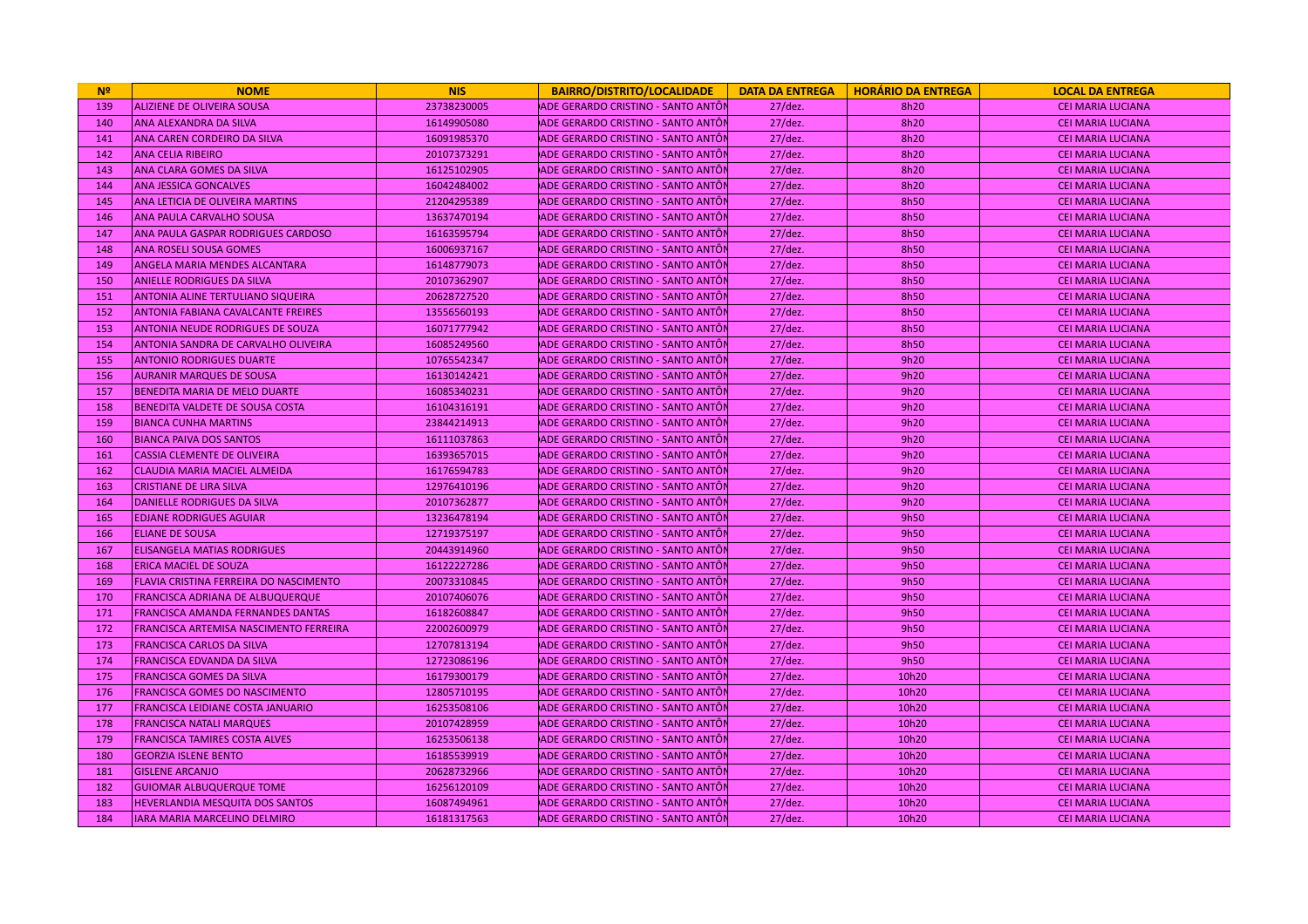| N <sup>2</sup> | <b>NOME</b>                             | <b>NIS</b>  | <b>BAIRRO/DISTRITO/LOCALIDADE</b>  |            | DATA DA ENTREGA   HORÁRIO DA ENTREGA | <b>LOCAL DA ENTREGA</b>  |
|----------------|-----------------------------------------|-------------|------------------------------------|------------|--------------------------------------|--------------------------|
| 185            | ILA MARIA ARAUJO DAMASCENO              | 12568201195 | ADE GERARDO CRISTINO - SANTO ANTÓN | $27$ /dez. | 10H50                                | <b>CEI MARIA LUCIANA</b> |
| 186            | <b>ILA NASCIMENTO AGOSTINHO</b>         | 16181322176 | ADE GERARDO CRISTINO - SANTO ANTÔI | $27$ /dez. | 10H50                                | <b>CEI MARIA LUCIANA</b> |
| 187            | <b>IRISLANDIA AVILA GOMES</b>           | 16249957740 | ADE GERARDO CRISTINO - SANTO ANTÔN | $27$ /dez. | 10H50                                | <b>CEI MARIA LUCIANA</b> |
| 188            | <b>IVO CARVALHO RODRIGUES JUNIOR</b>    | 22002759889 | ADE GERARDO CRISTINO - SANTO ANTÔI | $27$ /dez. | 10H50                                | <b>CEI MARIA LUCIANA</b> |
| 189            | JACINTA MARIA OLIVEIRA SILVA            | 20628740578 | ADE GERARDO CRISTINO - SANTO ANTÔI | $27$ /dez. | 10H50                                | <b>CEI MARIA LUCIANA</b> |
| 190            | JACKSIELLY DO NASCIMENTO DAMASCENO      | 16181953303 | ADE GERARDO CRISTINO - SANTO ANTÔI | $27$ /dez. | 10H50                                | <b>CEI MARIA LUCIANA</b> |
| 191            | <b>JAMILE SOUSA CUNHA</b>               | 16278178495 | ADE GERARDO CRISTINO - SANTO ANTÔI | $27$ /dez. | 10H50                                | <b>CEI MARIA LUCIANA</b> |
| 192            | <b>JANAINA RODRIGUES BARBOSA</b>        | 16304261323 | ADE GERARDO CRISTINO - SANTO ANTÔI | $27$ /dez. | 10H50                                | <b>CEI MARIA LUCIANA</b> |
| 193            | JANIELLE SOUZA DA SILVA                 | 20324257842 | ADE GERARDO CRISTINO - SANTO ANTÔI | $27$ /dez. | 10H50                                | <b>CEI MARIA LUCIANA</b> |
| 194            | JAQUELINE DOS SANTOS CRISTO             | 16293970773 | ADE GERARDO CRISTINO - SANTO ANTÔI | $27$ /dez. | 10H50                                | <b>CEI MARIA LUCIANA</b> |
| 195            | JAQUELINE SABINO RODRIGUES              | 16253248570 | ADE GERARDO CRISTINO - SANTO ANTÔI | $27$ /dez. | 10H50                                | <b>CEI MARIA LUCIANA</b> |
| 196            | JESSICA DE SOUSA PRADO                  | 20209287599 | ADE GERARDO CRISTINO - SANTO ANTÔI | $27$ /dez. | 11h20                                | <b>CEI MARIA LUCIANA</b> |
| 197            | <b>JOANA DARC ALVES</b>                 | 16264719650 | ADE GERARDO CRISTINO - SANTO ANTÔI | $27$ /dez. | 11h20                                | <b>CEI MARIA LUCIANA</b> |
| 198            | JOANA DARC SANTANA DA SILVA FARIAS      | 20125295493 | ADE GERARDO CRISTINO - SANTO ANTÔI | $27$ /dez. | 11h20                                | <b>CEI MARIA LUCIANA</b> |
| 199            | JOELMA GOMES DE SOUSA                   | 16299433222 | ADE GERARDO CRISTINO - SANTO ANTÔI | $27$ /dez. | 11h20                                | <b>CEI MARIA LUCIANA</b> |
| 200            | <b>LAIANE LOPES MELO</b>                | 20107360734 | ADE GERARDO CRISTINO - SANTO ANTÔI | $27$ /dez. | 11h20                                | <b>CEI MARIA LUCIANA</b> |
| 201            | <b>LANA RAIANE SILVA</b>                | 20958350226 | ADE GERARDO CRISTINO - SANTO ANTÔI | $27$ /dez. | 11h20                                | <b>CEI MARIA LUCIANA</b> |
| 202            | LEIDIANE BARBOZA DE SOUSA               | 16497901842 | ADE GERARDO CRISTINO - SANTO ANTÓN | $27$ /dez. | 11h20                                | <b>CEI MARIA LUCIANA</b> |
| 203            | LEYDE DAIELE PEREIRA DA SILVA           | 23871976241 | ADE GERARDO CRISTINO - SANTO ANTÔI | $27$ /dez. | 11h20                                | <b>CEI MARIA LUCIANA</b> |
| 204            | <b>LIDUINA DE PAIVA RODRIGUES</b>       | 16082884125 | ADE GERARDO CRISTINO - SANTO ANTÔI | $27$ /dez. | 11h20                                | <b>CEI MARIA LUCIANA</b> |
| 205            | <b>LUCIA MARIA LOPES DE VASCONCELOS</b> | 16358694813 | ADE GERARDO CRISTINO - SANTO ANTÔI | $27$ /dez. | 13h20                                | <b>CEI MARIA LUCIANA</b> |
| 206            | <b>LUCIENE DO NASCIMENTO</b>            | 23706790617 | ADE GERARDO CRISTINO - SANTO ANTÔI | $27$ /dez. | 13h20                                | <b>CEI MARIA LUCIANA</b> |
| 207            | <b>MARGARIDA COSTA LIMA</b>             | 16356235137 | ADE GERARDO CRISTINO - SANTO ANTÔI | $27$ /dez. | 13h20                                | <b>CEI MARIA LUCIANA</b> |
| 208            | <b>MARIA APARECIDA DUARTE SOUSA</b>     | 13759244199 | ADE GERARDO CRISTINO - SANTO ANTÔI | $27$ /dez. | 13h20                                | <b>CEI MARIA LUCIANA</b> |
| 209            | <b>MARIA ARTENUZIA COSTA DA SILVA</b>   | 12782184190 | ADE GERARDO CRISTINO - SANTO ANTÔI | $27$ /dez. | 13h20                                | <b>CEI MARIA LUCIANA</b> |
| 210            | MARIA AURIVANIA MARQUES DE SOUSA        | 16455093004 | ADE GERARDO CRISTINO - SANTO ANTÔI | $27$ /dez. | 13h20                                | <b>CEI MARIA LUCIANA</b> |
| 211            | MARIA CAROLINA QUEIROZ DE MATOS         | 21039227882 | ADE GERARDO CRISTINO - SANTO ANTÔI | $27$ /dez. | 13h20                                | <b>CEI MARIA LUCIANA</b> |
| 212            | MARIA DA CONCEICAO MENDES DE ALCANTARA  | 16082996098 | ADE GERARDO CRISTINO - SANTO ANTÔI | $27$ /dez. | 13h20                                | <b>CEI MARIA LUCIANA</b> |
| 213            | <b>MARIA DA CONCEICAO SOUSA</b>         | 16394834697 | ADE GERARDO CRISTINO - SANTO ANTÔI | $27$ /dez. | 13h20                                | <b>CEI MARIA LUCIANA</b> |
| 214            | MARIA DAS GRACAS DE SOUSA BARBOZA       | 16353528753 | ADE GERARDO CRISTINO - SANTO ANTÔI | $27$ /dez. | 13h20                                | <b>CEI MARIA LUCIANA</b> |
| 215            | MARIA DE FATIMA CAETANO DA ROCHA        | 13336727196 | ADE GERARDO CRISTINO - SANTO ANTÔI | $27$ /dez. | 13h50                                | <b>CEI MARIA LUCIANA</b> |
| 216            | MARIA DE JESUS FARRAPO DE CARVALHO      | 16432412863 | ADE GERARDO CRISTINO - SANTO ANTÔI | $27$ /dez. | 13h50                                | <b>CEI MARIA LUCIANA</b> |
| 217            | MARIA DO NAZARE RODRIGUES DA SILVA      | 16358357191 | ADE GERARDO CRISTINO - SANTO ANTÔI | $27$ /dez. | 13h50                                | <b>CEI MARIA LUCIANA</b> |
| 218            | <b>MARIA DO ROSARIO ESTEVAO</b>         | 16356835371 | ADE GERARDO CRISTINO - SANTO ANTÔI | $27$ /dez. | 13h50                                | <b>CEI MARIA LUCIANA</b> |
| 219            | MARIA DO SOCORRO DO NASCIMENTO PAULO    | 20107373631 | ADE GERARDO CRISTINO - SANTO ANTÔI | $27$ /dez. | 13h50                                | <b>CEI MARIA LUCIANA</b> |
| 220            | MARIA DO SOCORRO DOS SANTOS SILVA       | 12504563371 | ADE GERARDO CRISTINO - SANTO ANTÔI | $27$ /dez. | 13h50                                | <b>CEI MARIA LUCIANA</b> |
| 221            | MARIA DO SOCORRO FERREIRA SOARES        | 12559427194 | ADE GERARDO CRISTINO - SANTO ANTÔI | $27$ /dez. | 13h50                                | <b>CEI MARIA LUCIANA</b> |
| 222            | <b>MARIA DORALICE OLIVEIRA PEREIRA</b>  | 13827579197 | ADE GERARDO CRISTINO - SANTO ANTÓN | $27$ /dez. | 13h50                                | <b>CEI MARIA LUCIANA</b> |
| 223            | MARIA ELIZIMAR DA SILVA MENEZES         | 20986527240 | ADE GERARDO CRISTINO - SANTO ANTÔI | $27$ /dez. | 13h50                                | <b>CEI MARIA LUCIANA</b> |
| 224            | MARIA ENEDINA BELCHIOR DA SILVA         | 13336747197 | ADE GERARDO CRISTINO - SANTO ANTÔI | $27$ /dez. | 13h50                                | <b>CEI MARIA LUCIANA</b> |
| 225            | MARIA FERNANDA BRIGIDO DE CASTRO        | 13336748193 | ADE GERARDO CRISTINO - SANTO ANTÔI | $27$ /dez. | 14h20                                | <b>CEI MARIA LUCIANA</b> |
| 226            | MARIA FRANCIELE DE OLIVEIRA MELO        | 20068014060 | ADE GERARDO CRISTINO - SANTO ANTÔI | $27$ /dez. | 14h20                                | <b>CEI MARIA LUCIANA</b> |
| 227            | MARIA GEOVANIA SERAFIM FRANCO           | 23654729165 | ADE GERARDO CRISTINO - SANTO ANTÔI | $27$ /dez. | 14h20                                | <b>CEI MARIA LUCIANA</b> |
| 228            | <b>MARIA GLEICIANE HOLANDA DE SOUSA</b> | 16433341064 | ADE GERARDO CRISTINO - SANTO ANTÔI | $27$ /dez. | 14h20                                | <b>CEI MARIA LUCIANA</b> |
| 229            | <b>MARIA ILANA DO NASCIMENTO BRAGA</b>  | 16353537388 | ADE GERARDO CRISTINO - SANTO ANTÔI | $27$ /dez. | 14h20                                | <b>CEI MARIA LUCIANA</b> |
| 230            | MARIA LARICE ARCANJO GUILHERME          | 16461893394 | ADE GERARDO CRISTINO - SANTO ANTÔN | $27$ /dez. | 14h20                                | <b>CEI MARIA LUCIANA</b> |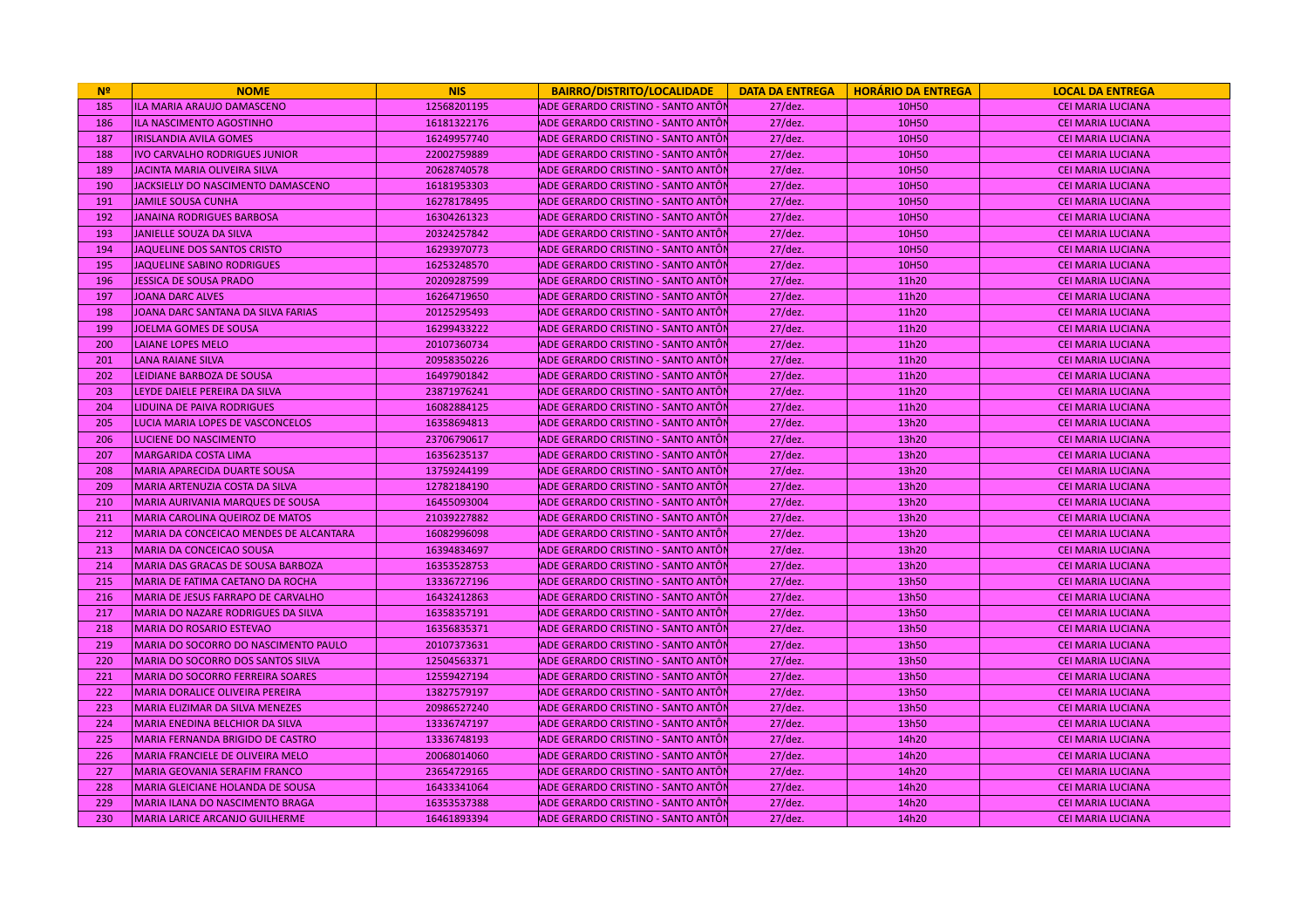| N <sup>2</sup> | <b>NOME</b>                                | <b>NIS</b>  | <b>BAIRRO/DISTRITO/LOCALIDADE</b>   |            | DATA DA ENTREGA   HORÁRIO DA ENTREGA | <b>LOCAL DA ENTREGA</b>                       |
|----------------|--------------------------------------------|-------------|-------------------------------------|------------|--------------------------------------|-----------------------------------------------|
| 231            | <b>MARIA LEIDIANE DOS SANTOS</b>           | 16411297089 | ADE GERARDO CRISTINO - SANTO ANTÔN  | $27$ /dez. | 14h20                                | <b>CEI MARIA LUCIANA</b>                      |
| 232            | <b>MARIA LEIDIANE DUARTE RIBEIRO</b>       | 16368905132 | ADE GERARDO CRISTINO - SANTO ANTÔN  | $27$ /dez. | 14h20                                | <b>CEI MARIA LUCIANA</b>                      |
| 233            | <b>MARIA LUCILANDIA CUSTODIO DA SILVA</b>  | 16360187699 | ADE GERARDO CRISTINO - SANTO ANTÔN  | $27$ /dez. | 14h20                                | CEI MARIA LUCIANA                             |
| 234            | <b>MARIA LUCINEIDE MARQUES</b>             | 14347830196 | ADE GERARDO CRISTINO - SANTO ANTÔN  | $27$ /dez. | 14h20                                | <b>CEI MARIA LUCIANA</b>                      |
| 235            | MARIA LUZANIRA MARCELINO DELMIRO           | 20628743259 | ADE GERARDO CRISTINO - SANTO ANTÔN  | $27$ /dez. | 15h20                                | <b>CEI MARIA LUCIANA</b>                      |
| 236            | MARIA MICAELLE DO NASCIMENTO ODILON        | 16388125329 | ADE GERARDO CRISTINO - SANTO ANTÔN  | $27$ /dez. | 15h20                                | <b>CEI MARIA LUCIANA</b>                      |
| 237            | MARIA ONETE TEODOSIO DO NASCIMENTO         | 16356333368 | ADE GERARDO CRISTINO - SANTO ANTÔI  | $27$ /dez. | 15h20                                | <b>CEI MARIA LUCIANA</b>                      |
| 238            | MARIA PATRICIA NASCIMENTO ELOI             | 13522807196 | ADE GERARDO CRISTINO - SANTO ANTÔN  | $27$ /dez. | 15h20                                | <b>CEI MARIA LUCIANA</b>                      |
| 239            | <b>MARIA SIDNEY SILVA DE SOUSA</b>         | 12959055197 | ADE GERARDO CRISTINO - SANTO ANTÔN  | $27$ /dez. | 15h20                                | <b>CEI MARIA LUCIANA</b>                      |
| 240            | <b>MARIA SULENI PEREIRA DE LIMA</b>        | 16440296931 | ADE GERARDO CRISTINO - SANTO ANTÔN  | $27$ /dez. | 15h20                                | <b>CEI MARIA LUCIANA</b>                      |
| 241            | MICHELLE DE PAIVA ARRUDA                   | 13598702190 | ADE GERARDO CRISTINO - SANTO ANTÔN  | $27$ /dez. | 15h20                                | <b>CEI MARIA LUCIANA</b>                      |
| 242            | MILENA DE SOUZA SILVA                      | 16529245023 | ADE GERARDO CRISTINO - SANTO ANTÔI  | $27$ /dez. | 15h20                                | <b>CEI MARIA LUCIANA</b>                      |
| 243            | <b>RAFAELA QUIRINO DOS SANTOS</b>          | 16563620990 | ADE GERARDO CRISTINO - SANTO ANTÔN  | $27$ /dez. | 15h20                                | <b>CEI MARIA LUCIANA</b>                      |
| 244            | <b>RAIMUNDA RODRIGUES DO NASCIMENTO</b>    | 23614629291 | ADE GERARDO CRISTINO - SANTO ANTÔN  | $27$ /dez. | 15h20                                | <b>CEI MARIA LUCIANA</b>                      |
| 245            | <b>RAQUEL SILVINO FERNANDES</b>            | 16533854012 | ADE GERARDO CRISTINO - SANTO ANTÔN  | $27$ /dez. | 15h20                                | <b>CEI MARIA LUCIANA</b>                      |
| 246            | <b>RENATA XENA DA SILVA PEIXOTO</b>        | 16635067311 | ADE GERARDO CRISTINO - SANTO ANTÔN  | $27$ /dez. | 15h50                                | <b>CEI MARIA LUCIANA</b>                      |
| 247            | ROSA CLAUDIA NASCIMENTO BARROS             | 12077610397 | ADE GERARDO CRISTINO - SANTO ANTÔN  | $27$ /dez. | 15h50                                | <b>CEI MARIA LUCIANA</b>                      |
| 248            | <b>ROSIANE MENDES DUARTE</b>               | 20628746584 | ADE GERARDO CRISTINO - SANTO ANTÔN  | $27$ /dez. | 15h50                                | <b>CEI MARIA LUCIANA</b>                      |
| 249            | <b>ROSILANE DO NASCIMENTO</b>              | 16699394739 | ADE GERARDO CRISTINO - SANTO ANTÔN  | $27$ /dez. | 15h50                                | CEI MARIA LUCIANA                             |
| 250            | <b>ROSILENE DUARTE DE PAULA</b>            | 16602653351 | ADE GERARDO CRISTINO - SANTO ANTÔN  | $27$ /dez. | 15h50                                | <b>CEI MARIA LUCIANA</b>                      |
| 251            | <b>SALETE CANDIDO DE BRITO</b>             | 16563743154 | ADE GERARDO CRISTINO - SANTO ANTÔN  | $27$ /dez. | 15h50                                | <b>CEI MARIA LUCIANA</b>                      |
| 252            | <b>SAMILA DA COSTA SOUSA</b>               | 16529423177 | ADE GERARDO CRISTINO - SANTO ANTÔN  | $27$ /dez. | 15h50                                | <b>CEI MARIA LUCIANA</b>                      |
| 253            | <b>SAMILE DA SILVA GOMES</b>               | 21082124690 | ÍADE GERARDO CRISTINO - SANTO ANTÔI | $27$ /dez. | 15h50                                | <b>CEI MARIA LUCIANA</b>                      |
| 254            | <b>SANDRA MARIA PAULINO SENA</b>           | 13001366191 | ADE GERARDO CRISTINO - SANTO ANTÔN  | $27$ /dez. | 15h50                                | <b>CEI MARIA LUCIANA</b>                      |
| 255            | <b>SANDRA MARIA SALES DO NASCIMENTO</b>    | 16529420178 | ADE GERARDO CRISTINO - SANTO ANTÔN  | $27$ /dez. | 15h50                                | <b>CEI MARIA LUCIANA</b>                      |
| 256            | lSARA MARIA DE SOUSA SILVA                 | 20628748099 | ÍADE GERARDO CRISTINO - SANTO ANTÔN | $27$ /dez. | 15h50                                | <b>CEI MARIA LUCIANA</b>                      |
| 257            | <b>SILVIA REGINA BENTO DUARTE</b>          | 16667546398 | ADE GERARDO CRISTINO - SANTO ANTÔN  | $27$ /dez. | 15H50                                | <b>CEI MARIA LUCIANA</b>                      |
| 258            | <b>SUZIANE MENDES CARNEIRO</b>             | 16619198164 | ADE GERARDO CRISTINO - SANTO ANTÔI  | $27$ /dez. | 15H50                                | <b>CEI MARIA LUCIANA</b>                      |
| 259            | <b>VANESSA MESQUITA DE SOUSA</b>           | 20209285081 | ADE GERARDO CRISTINO - SANTO ANTÔN  | $27$ /dez. | 16h20                                | <b>CEI MARIA LUCIANA</b>                      |
| 260            | <b>VERA LUCIA DE ARAUJO DOS SANTOS</b>     | 12828292195 | ADE GERARDO CRISTINO - SANTO ANTÔN  | $27$ /dez. | 16h20                                | <b>CEI MARIA LUCIANA</b>                      |
| 261            | <b>VERONICA RICARDO LINO</b>               | 16608620943 | ADE GERARDO CRISTINO - SANTO ANTÔN  | $27$ /dez. | 16h20                                | <b>CEI MARIA LUCIANA</b>                      |
| 262            | <b>VANESSA TEIXEIRA FERREIRA</b>           | 16600641275 | ADE GERARDO CRISTINO - SANTO ANTÔN  | $27$ /dez. | 16h20                                | <b>CEI MARIA LUCIANA</b>                      |
| 263            | MARIA DA CONCEICAO MONCAO DOS SANTOS       | 16042688058 | ADE GERARDO CRISTINO - SANTO ANTÔI  | $27$ /dez. | 16h20                                | <b>CEI MARIA LUCIANA</b>                      |
| 264            | <b>MARIA KAROLAINE DO NASCIMENTO ALVES</b> | 23706799061 | ADE GERARDO CRISTINO - SANTO ANTÔI  | $27$ /dez. | 16h20                                | <b>CEI MARIA LUCIANA</b>                      |
| 265            | <b>RITA MARIA MONCAO DOS SANTOS</b>        | 12548594647 | ADE GERARDO CRISTINO - SANTO ANTÔN  | $27$ /dez. | 16h20                                | <b>CEI MARIA LUCIANA</b>                      |
| 266            | MARIA RAFAELA BARROSO DO NASCIMENTO        | 23805529178 | ADE GERARDO CRISTINO - SANTO ANTÔI  | $27$ /dez. | 16h20                                | <b>CEI MARIA LUCIANA</b>                      |
| 267            | <b>MARIA DA SOLEDADE SILVA</b>             | 12613247195 | <b>DISTRITO INDUSTRIAL</b>          | $27$ /dez. | 16h20                                | <b>CEI MARIA LUCIANA</b>                      |
| 268            | BEGIANE VASCONCELOS DE OLIVEIRA            | 13335821199 | <b>COHABI</b>                       | 28/dez.    | 08h20                                | SALÃO PAROQUIAL - IGREJA N. SENHORA DE FÁTIMA |
| 269            | FRANCISCA NATALIA MARQUES DO NASCIMENTO    | 20107428967 | <b>COHABI</b>                       | 28/dez.    | 08h20                                | SALÃO PAROQUIAL - IGREJA N. SENHORA DE FÁTIMA |
| 270            | JOSELANA PEREIRA DE PAIVA                  | 16220841000 | <b>COHABI</b>                       | 28/dez.    | 08h20                                | SALÃO PAROQUIAL - IGREJA N. SENHORA DE FÁTIMA |
| 271            | JOZELANIA VITAL LIMA DOS SANTOS            | 16220163959 | <b>COHABI</b>                       | $28$ /dez. | 08h20                                | SALÃO PAROQUIAL - IGREJA N. SENHORA DE FÁTIMA |
| 272            | MARIA LUCILENE FERREIRA DA SILVA           | 20165110133 | <b>COHABI</b>                       | 28/dez.    | 08h20                                | SALÃO PAROQUIAL - IGREJA N. SENHORA DE FÁTIMA |
| 273            | MARIA MADALENA DE PAULA VASCONCELOS        | 23734170717 | <b>COHABI</b>                       | $28$ /dez. | 08h20                                | SALÃO PAROQUIAL - IGREJA N. SENHORA DE FÁTIMA |
| 274            | MARILIA APARECIDA FERREIRA VASCONCELOS     | 16454017673 | <b>COHABI</b>                       | 28/dez.    | 08h20                                | SALÃO PAROQUIAL - IGREJA N. SENHORA DE FÁTIMA |
| 275            | NERILUCY MESQUITA DE ARRUDA LIMA           | 16535243177 | <b>COHABI</b>                       | 28/dez.    | 08h20                                | SALÃO PAROQUIAL - IGREJA N. SENHORA DE FÁTIMA |
| 276            | <b>SANDRA MARIA DOS SANTOS</b>             | 14578819279 | <b>COHABI</b>                       | 28/dez.    | 08h50                                | SALÃO PAROQUIAL - IGREJA N. SENHORA DE FÁTIMA |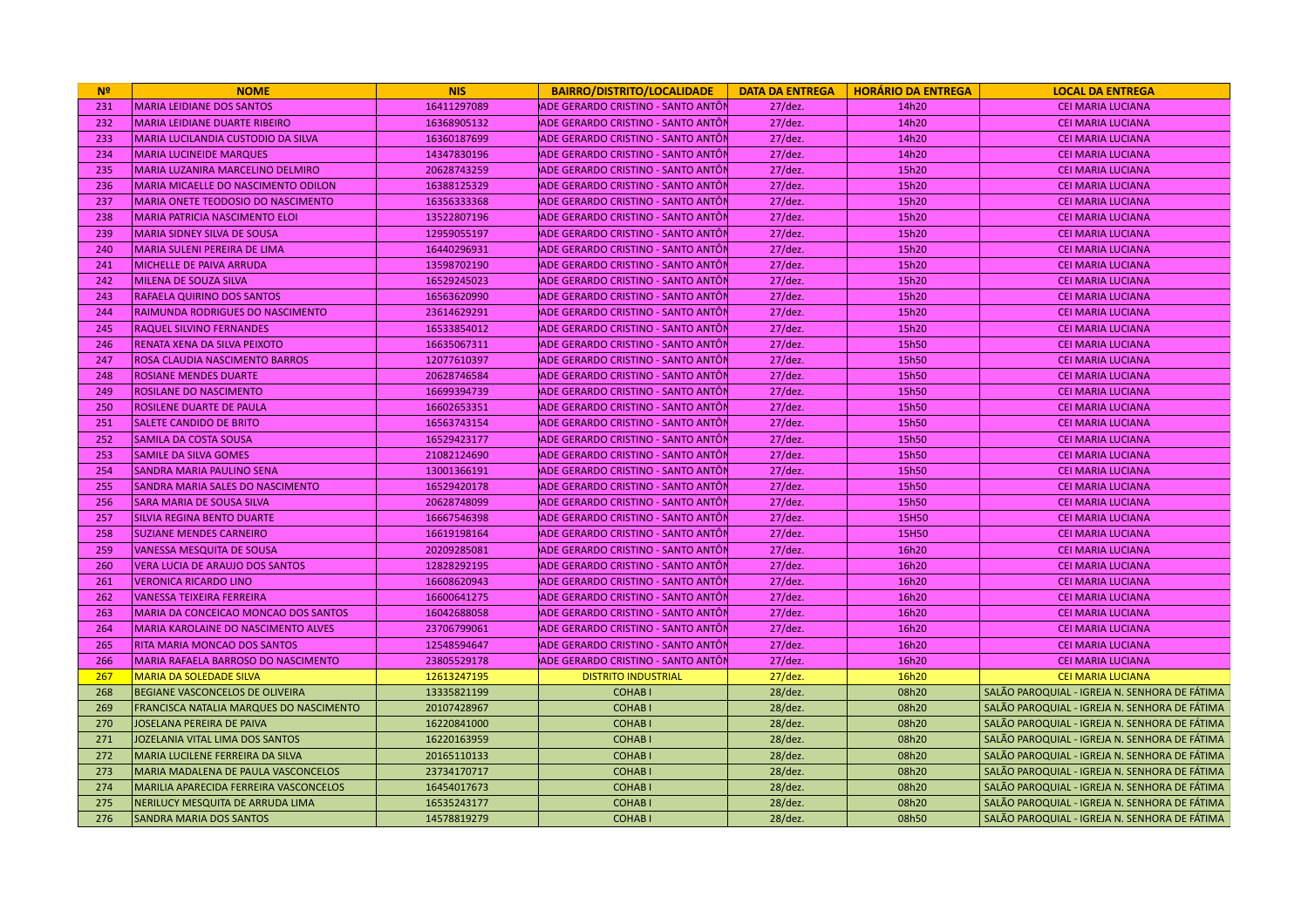| N <sup>2</sup> | <b>NOME</b>                                   | <b>NIS</b>  | <b>BAIRRO/DISTRITO/LOCALIDADE</b> |            | DATA DA ENTREGA   HORÁRIO DA ENTREGA | <b>LOCAL DA ENTREGA</b>                       |
|----------------|-----------------------------------------------|-------------|-----------------------------------|------------|--------------------------------------|-----------------------------------------------|
| 277            | <b>SARA REGINA ALVES BATISTA</b>              | 16662782425 | <b>COHABI</b>                     | $28$ /dez. | 08h50                                | SALÃO PAROQUIAL - IGREJA N. SENHORA DE FÁTIMA |
| 278            | <b>ALICE BRITO SOARES</b>                     | 16106754412 | <b>COHABII</b>                    | 28/dez.    | 08h50                                | SALÃO PAROQUIAL - IGREJA N. SENHORA DE FÁTIMA |
| 279            | <b>ANA CARLA RODRIGUES DA SILVA</b>           | 16147118812 | <b>COHABII</b>                    | 28/dez.    | 08h50                                | SALÃO PAROQUIAL - IGREJA N. SENHORA DE FÁTIMA |
| 280            | ANA CAROLINA AZEVEDO DE AQUINO                | 20628748935 | <b>COHABII</b>                    | $28$ /dez. | 08h50                                | SALÃO PAROQUIAL - IGREJA N. SENHORA DE FÁTIMA |
| 281            | <b>ANA CLAUDIA NASCIMENTO CRUZ</b>            | 16091968670 | <b>COHABII</b>                    | 28/dez.    | 08h50                                | SALÃO PAROQUIAL - IGREJA N. SENHORA DE FÁTIMA |
| 282            | ANA CLAUDIA TEIXEIRA LIMA                     | 16091969499 | <b>COHABII</b>                    | 28/dez.    | 08h50                                | SALÃO PAROQUIAL - IGREJA N. SENHORA DE FÁTIMA |
| 283            | <b>ANA CRISTINA GOMES</b>                     | 16021240147 | <b>COHABII</b>                    | 28/dez.    | 08h50                                | SALÃO PAROQUIAL - IGREJA N. SENHORA DE FÁTIMA |
| 284            | ANA ERICA DE MARIA DA SILVA COSTA             | 20770055731 | <b>COHABII</b>                    | 28/dez.    | 09h20                                | SALÃO PAROQUIAL - IGREJA N. SENHORA DE FÁTIMA |
| 285            | <b>ANA ISAURA PAIVA ARAUJO</b>                | 16090547574 | <b>COHABII</b>                    | 28/dez.    | 09h20                                | SALÃO PAROQUIAL - IGREJA N. SENHORA DE FÁTIMA |
| 286            | ANA LUZILENE DA SILVA FONTELES                | 12656583197 | <b>COHABII</b>                    | 28/dez.    | 09h20                                | SALÃO PAROQUIAL - IGREJA N. SENHORA DE FÁTIMA |
| 287            | ANA MARIA DE VASCONCELOS FREIRES              | 13666400190 | <b>COHABII</b>                    | 28/dez.    | 09h20                                | SALÃO PAROQUIAL - IGREJA N. SENHORA DE FÁTIMA |
| 288            | <b>ANA MARIA SILVA SIQUEIRA</b>               | 20440107673 | <b>COHABII</b>                    | 28/dez.    | 09h20                                | SALÃO PAROQUIAL - IGREJA N. SENHORA DE FÁTIMA |
| 289            | ANA PATRICIA SOUSA SILVA                      | 16006372372 | <b>COHABII</b>                    | 28/dez.    | 09h20                                | SALÃO PAROQUIAL - IGREJA N. SENHORA DE FÁTIMA |
| 290            | <b>ANA THYARA SILVA DE PAIVA</b>              | 16076275414 | <b>COHABII</b>                    | 28/dez.    | 09h20                                | SALÃO PAROQUIAL - IGREJA N. SENHORA DE FÁTIMA |
| 291            | <b>ANDRESSA DE ARAUJO SILVA</b>               | 23747003261 | <b>COHABII</b>                    | 28/dez.    | 09h20                                | SALÃO PAROQUIAL - IGREJA N. SENHORA DE FÁTIMA |
| 292            | <b>ANTONIA CLENILDA DA SILVA</b>              | 20622310482 | <b>COHABII</b>                    | 28/dez.    | 09h50                                | SALÃO PAROQUIAL - IGREJA N. SENHORA DE FÁTIMA |
| 293            | <b>ANTONIA EDILEUDA ALVES GADELHA</b>         | 12805639199 | <b>COHAB II</b>                   | 28/dez.    | 09h50                                | SALÃO PAROQUIAL - IGREJA N. SENHORA DE FÁTIMA |
| 294            | <b>ANTONIA LEDA SILVA</b>                     | 16006318718 | <b>COHABII</b>                    | 28/dez.    | 09h50                                | SALÃO PAROQUIAL - IGREJA N. SENHORA DE FÁTIMA |
| 295            | <b>ANTONIA RUFINO AMARANTE</b>                | 16042466853 | <b>COHABII</b>                    | 28/dez.    | 09h50                                | SALÃO PAROQUIAL - IGREJA N. SENHORA DE FÁTIMA |
| 296            | <b>BENEDITA CAETANO DA COSTA</b>              | 16003652196 | <b>COHABII</b>                    | 28/dez.    | 09h50                                | SALÃO PAROQUIAL - IGREJA N. SENHORA DE FÁTIMA |
| 297            | <b>BENEDITA DE SOUSA OLIVEIRA</b>             | 12517473317 | <b>COHABII</b>                    | 28/dez.    | 09h50                                | SALÃO PAROQUIAL - IGREJA N. SENHORA DE FÁTIMA |
| 298            | CARLA CHEILA MESQUITA GALDINO                 | 23807432368 | <b>COHABII</b>                    | $28$ /dez. | 09h50                                | SALÃO PAROQUIAL - IGREJA N. SENHORA DE FÁTIMA |
| 299            | <b>CASSIANA SILVA MESQUITA</b>                | 13864827190 | <b>COHABII</b>                    | 28/dez.    | 09h50                                | SALÃO PAROQUIAL - IGREJA N. SENHORA DE FÁTIMA |
| 300            | CLEUCIANE DE VASCONCELOS COSTA                | 16446893230 | <b>COHABII</b>                    | 28/dez.    | 10h:20                               | SALÃO PAROQUIAL - IGREJA N. SENHORA DE FÁTIMA |
| 301            | DANIELE ARAUJO MELO                           | 20628737534 | <b>COHABII</b>                    | 28/dez.    | 10h:20                               | SALÃO PAROQUIAL - IGREJA N. SENHORA DE FÁTIMA |
| 302            | DANIELE GONCALVES MESQUITA                    | 16006442389 | <b>COHABII</b>                    | 28/dez.    | 10h:20                               | SALÃO PAROQUIAL - IGREJA N. SENHORA DE FÁTIMA |
| 303            | <b>EDNA SOUSA VERAS</b>                       | 20994789682 | <b>COHABII</b>                    | 28/dez.    | 10h:20                               | SALÃO PAROQUIAL - IGREJA N. SENHORA DE FÁTIMA |
| 304            | <b>ESTEFFANI RAFAELLE GOMES DE SOUSA LIMA</b> | 16216054806 | <b>COHABII</b>                    | 28/dez.    | 10h:20                               | SALÃO PAROQUIAL - IGREJA N. SENHORA DE FÁTIMA |
| 305            | <b>EXPEDITA MARIA DE MOURA MELO</b>           | 16087779176 | <b>COHABII</b>                    | 28/dez.    | 10h:20                               | SALÃO PAROQUIAL - IGREJA N. SENHORA DE FÁTIMA |
| 306            | <b>FABIANA DOS SANTOS LESSA</b>               | 13675101192 | <b>COHABII</b>                    | 28/dez.    | 10h:20                               | SALÃO PAROQUIAL - IGREJA N. SENHORA DE FÁTIMA |
| 307            | <b>FERNANDA ANDRADE SILVA</b>                 | 16274850652 | <b>COHABII</b>                    | $28$ /dez. | 10h:20                               | SALÃO PAROQUIAL - IGREJA N. SENHORA DE FÁTIMA |
| 308            | <b>FRANCISCA LIDUINA DE ANDRADE LIMA</b>      | 16181242091 | <b>COHAB II</b>                   | 28/dez.    | 10h:50                               | SALÃO PAROQUIAL - IGREJA N. SENHORA DE FÁTIMA |
| 309            | <b>FRANCISCA MARIA DE SOUSA</b>               | 16260090324 | <b>COHABII</b>                    | 28/dez.    | 10h:50                               | SALÃO PAROQUIAL - IGREJA N. SENHORA DE FÁTIMA |
| 310            | <b>FRANCISCA MARIA DE SOUSA</b>               | 16268113544 | <b>COHABII</b>                    | 28/dez.    | 10h:50                               | SALÃO PAROQUIAL - IGREJA N. SENHORA DE FÁTIMA |
| 311            | <b>FRANCISCA MARIA DE SOUSA RODRIGUES</b>     | 13752092199 | <b>COHABII</b>                    | 28/dez.    | 10h:50                               | SALÃO PAROQUIAL - IGREJA N. SENHORA DE FÁTIMA |
| 312            | <b>FRANCISCA MARIA SILVA SOUSA</b>            | 12811641191 | <b>COHABII</b>                    | 28/dez.    | 10h:50                               | SALÃO PAROQUIAL - IGREJA N. SENHORA DE FÁTIMA |
| 313            | FRANCISCA MICHAELLY DE OLIVEIRA SOUZA         | 16249944150 | <b>COHABII</b>                    | 28/dez.    | 10h:50                               | SALÃO PAROQUIAL - IGREJA N. SENHORA DE FÁTIMA |
| 314            | <b>FRANCISCA PATRICIA HENRIQUE MELO</b>       | 21284594701 | <b>COHABII</b>                    | $28$ /dez. | 10h:50                               | SALÃO PAROQUIAL - IGREJA N. SENHORA DE FÁTIMA |
| 315            | <b>FRANCISCA PEREIRA DO NASCIMENTO</b>        | 16179292168 | <b>COHAB II</b>                   | 28/dez.    | 11h:20                               | SALÃO PAROQUIAL - IGREJA N. SENHORA DE FÁTIMA |
| 316            | <b>FRANCISCA SAVANGELA FIRMINO DANTAS</b>     | 13607510198 | <b>COHABII</b>                    | 28/dez.    | 11h:20                               | SALÃO PAROQUIAL - IGREJA N. SENHORA DE FÁTIMA |
| 317            | <b>FRANCISCA VALDELICE TORRES MENDES</b>      | 12711695192 | <b>COHABII</b>                    | $28$ /dez. | 11h:20                               | SALÃO PAROQUIAL - IGREJA N. SENHORA DE FÁTIMA |
| 318            | <b>GLEICE KELLY MAGALHAES AZEVEDO</b>         | 16183379035 | <b>COHABII</b>                    | 28/dez.    | 11h:20                               | SALÃO PAROQUIAL - IGREJA N. SENHORA DE FÁTIMA |
| 319            | JAQUELINE DE LIMA SALES                       | 16180555576 | <b>COHABII</b>                    | 28/dez.    | 11h:20                               | SALÃO PAROQUIAL - IGREJA N. SENHORA DE FÁTIMA |
| 320            | JESIENIA MARIA MESQUITA DE SALES              | 12687767192 | <b>COHABII</b>                    | 28/dez.    | 11h:20                               | SALÃO PAROQUIAL - IGREJA N. SENHORA DE FÁTIMA |
| 321            | <b>LAIANE BRAGA DE SIQUEIRA</b>               | 14496049224 | <b>COHABII</b>                    | 28/dez.    | 13h20                                | SALÃO PAROQUIAL - IGREJA N. SENHORA DE FÁTIMA |
| 322            | LEIDIANA LIMA FROTA                           | 13230701193 | <b>COHABII</b>                    | 28/dez.    | 13h20                                | SALÃO PAROQUIAL - IGREJA N. SENHORA DE FÁTIMA |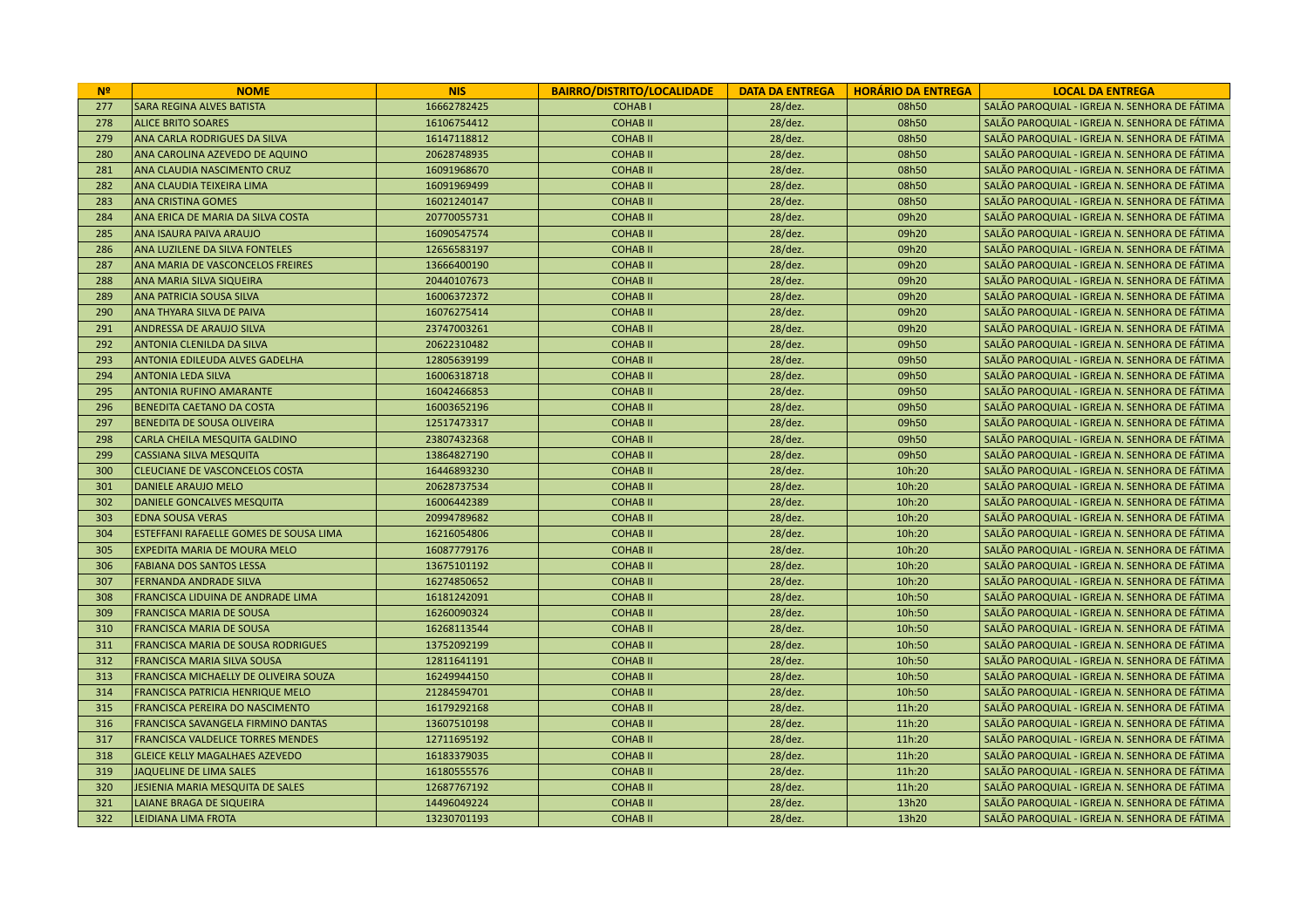| N <sup>2</sup> | <b>NOME</b>                                | <b>NIS</b>  | <b>BAIRRO/DISTRITO/LOCALIDADE</b> | <b>DATA DA ENTREGA</b> | <b>HORÁRIO DA ENTREGA</b> | <b>LOCAL DA ENTREGA</b>                       |
|----------------|--------------------------------------------|-------------|-----------------------------------|------------------------|---------------------------|-----------------------------------------------|
| 323            | LIDUINA MARIA CORDEIRO GUILHERME           | 12811827198 | <b>COHABII</b>                    | $28$ /dez.             | 13h20                     | SALÃO PAROQUIAL - IGREJA N. SENHORA DE FÁTIMA |
| 324            | <b>LUCIA NERI DE AGUIAR</b>                | 16474242206 | <b>COHABII</b>                    | 28/dez.                | 13h20                     | SALÃO PAROQUIAL - IGREJA N. SENHORA DE FÁTIMA |
| 325            | LUCILANE ALBUQUERQUE VIANA                 | 13626567191 | <b>COHABII</b>                    | 28/dez.                | 13h20                     | SALÃO PAROQUIAL - IGREJA N. SENHORA DE FÁTIMA |
| 326            | <b>LUZIA LIRA FERNANDES</b>                | 16387304009 | <b>COHABII</b>                    | $28$ /dez.             | 13h20                     | SALÃO PAROQUIAL - IGREJA N. SENHORA DE FÁTIMA |
| 327            | <b>MARIA ADRICIANE VIEIRA RODRIGUES</b>    | 20628740926 | <b>COHABII</b>                    | 28/dez.                | 13h20                     | SALÃO PAROQUIAL - IGREJA N. SENHORA DE FÁTIMA |
| 328            | <b>MARIA ALCENI DA COSTA</b>               | 16387476098 | <b>COHABII</b>                    | 28/dez.                | 13h20                     | SALÃO PAROQUIAL - IGREJA N. SENHORA DE FÁTIMA |
| 329            | MARIA ALINE DO NASCIMENTO DE PAULA         | 15556449272 | <b>COHABII</b>                    | 28/dez.                | 13h50                     | SALÃO PAROQUIAL - IGREJA N. SENHORA DE FÁTIMA |
| 330            | <b>MARIA AURILANE ARRUDA BARROS MENDES</b> | 20622309301 | <b>COHABII</b>                    | 28/dez.                | 13h50                     | SALÃO PAROQUIAL - IGREJA N. SENHORA DE FÁTIMA |
| 331            | MARIA AUZERI SOUZA DO NASCIMENTO           | 16350435258 | <b>COHABII</b>                    | 28/dez.                | 13h50                     | SALÃO PAROQUIAL - IGREJA N. SENHORA DE FÁTIMA |
| 332            | MARIA CRISTINA SEVERINO COSTA              | 13336704196 | <b>COHABII</b>                    | 28/dez.                | 13h50                     | SALÃO PAROQUIAL - IGREJA N. SENHORA DE FÁTIMA |
| 333            | MARIA DA CONCEICAO DUARTE SILVA            | 20446148185 | <b>COHABII</b>                    | 28/dez.                | 13h50                     | SALÃO PAROQUIAL - IGREJA N. SENHORA DE FÁTIMA |
| 334            | MARIA DA CONCEICAO VIEIRA DO NASCIMENTO    | 16451901041 | <b>COHABII</b>                    | 28/dez.                | 13h50                     | SALÃO PAROQUIAL - IGREJA N. SENHORA DE FÁTIMA |
| 335            | <b>MARIA DAS GRACAS ARAUJO</b>             | 20628737550 | <b>COHABII</b>                    | 28/dez.                | 13h50                     | SALÃO PAROQUIAL - IGREJA N. SENHORA DE FÁTIMA |
| 336            | MARIA DE FATIMA ALVES ARAUJO               | 16350989342 | <b>COHABII</b>                    | 28/dez.                | 13h50                     | SALÃO PAROQUIAL - IGREJA N. SENHORA DE FÁTIMA |
| 337            | MARIA DE FATIMA ARCANJO DA SILVA           | 13292883198 | <b>COHABII</b>                    | 28/dez.                | 13h50                     | SALÃO PAROQUIAL - IGREJA N. SENHORA DE FÁTIMA |
| 338            | MARIA DE FATIMA SILVA RODRIGUES            | 12669061194 | <b>COHABII</b>                    | 28/dez.                | 14h20                     | SALÃO PAROQUIAL - IGREJA N. SENHORA DE FÁTIMA |
| 339            | MARIA DE JESUS DO NASCIMENTO               | 16394050890 | <b>COHABII</b>                    | 28/dez.                | 14h20                     | SALÃO PAROQUIAL - IGREJA N. SENHORA DE FÁTIMA |
| 340            | MARIA DE JESUS SILVA SOUSA                 | 13305450192 | <b>COHABII</b>                    | 28/dez.                | 14h20                     | SALÃO PAROQUIAL - IGREJA N. SENHORA DE FÁTIMA |
| 341            | MARIA DO SOCORRO ROMAO DE MESSIAS          | 16391255939 | <b>COHABII</b>                    | 28/dez.                | 14h20                     | SALÃO PAROQUIAL - IGREJA N. SENHORA DE FÁTIMA |
| 342            | <b>MARIA FABRICIA DE SOUSA</b>             | 16390351225 | <b>COHABII</b>                    | 28/dez.                | 14h20                     | SALÃO PAROQUIAL - IGREJA N. SENHORA DE FÁTIMA |
| 343            | MARIA GABRIELA GOMES DA SILVA              | 16432446989 | <b>COHABII</b>                    | 28/dez.                | 14h20                     | SALÃO PAROQUIAL - IGREJA N. SENHORA DE FÁTIMA |
| 344            | MARIA GELIANE DE SOUSA NASCIMENTO          | 16356331632 | <b>COHABII</b>                    | 28/dez.                | 14h20                     | SALÃO PAROQUIAL - IGREJA N. SENHORA DE FÁTIMA |
| 345            | MARIA GLEICIANE SAMPAIO LIMA               | 16360168120 | <b>COHABII</b>                    | 28/dez.                | 14h20                     | SALÃO PAROQUIAL - IGREJA N. SENHORA DE FÁTIMA |
| 346            | <b>MARIA MARLUCIA DUARTE</b>               | 13325075192 | <b>COHABII</b>                    | 28/dez.                | 14h20                     | SALÃO PAROQUIAL - IGREJA N. SENHORA DE FÁTIMA |
| 347            | MARIA RAIMUNDA SOUZA DOS SANTOS            | 16481688532 | <b>COHABII</b>                    | 28/dez.                | 14h50                     | SALÃO PAROQUIAL - IGREJA N. SENHORA DE FÁTIMA |
| 348            | MARIA REGINA PEREIRA DA SILVA              | 16356915081 | <b>COHABII</b>                    | 28/dez.                | 14h50                     | SALÃO PAROQUIAL - IGREJA N. SENHORA DE FÁTIMA |
| 349            | <b>MARIA ROSA NOBERTO MESSIAS</b>          | 16387545375 | <b>COHABII</b>                    | 28/dez.                | 14h50                     | SALÃO PAROQUIAL - IGREJA N. SENHORA DE FÁTIMA |
| 350            | <b>MARIA ROSILANDIA MOTA</b>               | 22804773883 | <b>COHABII</b>                    | 28/dez.                | 14h50                     | SALÃO PAROQUIAL - IGREJA N. SENHORA DE FÁTIMA |
| 351            | <b>MARIANA TORRES MESQUITA</b>             | 20068009679 | <b>COHABII</b>                    | 28/dez.                | 14h50                     | SALÃO PAROQUIAL - IGREJA N. SENHORA DE FÁTIMA |
| 352            | MIRLA DE ANDRADE LIMA                      | 16356982463 | <b>COHABII</b>                    | 28/dez.                | 14h50                     | SALÃO PAROQUIAL - IGREJA N. SENHORA DE FÁTIMA |
| 353            | NATASHA MARIA FURTADO DOMINGUES            | 16683618039 | <b>COHABII</b>                    | 28/dez.                | 14h50                     | SALÃO PAROQUIAL - IGREJA N. SENHORA DE FÁTIMA |
| 354            | PATRICIA DA SILVA SOUSA                    | 16614311078 | <b>COHABII</b>                    | 28/dez.                | 14h50                     | SALÃO PAROQUIAL - IGREJA N. SENHORA DE FÁTIMA |
| 355            | PATRICIA MELO DOS SANTOS                   | 13069370194 | <b>COHABII</b>                    | 28/dez.                | 15h20                     | SALÃO PAROQUIAL - IGREJA N. SENHORA DE FÁTIMA |
| 356            | PAULO SERGIO SILVA                         | 13617225194 | <b>COHABII</b>                    | 28/dez.                | 15h20                     | SALÃO PAROQUIAL - IGREJA N. SENHORA DE FÁTIMA |
| 357            | PRISCILA DA SILVA ARAGAO                   | 20107363296 | <b>COHABII</b>                    | 28/dez.                | 15h20                     | SALÃO PAROQUIAL - IGREJA N. SENHORA DE FÁTIMA |
| 358            | RAIANE DA SILVA ARAUJO                     | 16629812574 | <b>COHABII</b>                    | 28/dez.                | 15h20                     | SALÃO PAROQUIAL - IGREJA N. SENHORA DE FÁTIMA |
| 359            | RAYANNE RODRIGUES DE SOUSA                 | 16035059784 | <b>COHABII</b>                    | 28/dez.                | 15h20                     | SALÃO PAROQUIAL - IGREJA N. SENHORA DE FÁTIMA |
| 360            | ROSIVANIA DA SILVA SALES                   | 20107386083 | <b>COHABII</b>                    | 28/dez.                | 15h20                     | SALÃO PAROQUIAL - IGREJA N. SENHORA DE FÁTIMA |
| 361            | SILVIA HELENA AGUIAR LIRA                  | 16604723160 | <b>COHABII</b>                    | 28/dez.                | 15h20                     | SALÃO PAROQUIAL - IGREJA N. SENHORA DE FÁTIMA |
| 362            | SILVIA MARIA RODRIGUES DO NASCIMENTO       | 13320688196 | <b>COHABII</b>                    | 28/dez.                | 15h20                     | SALÃO PAROQUIAL - IGREJA N. SENHORA DE FÁTIMA |
| 363            | TERESA MARIA RUFINO DA SILVA               | 16533452445 | <b>COHABII</b>                    | 28/dez.                | 15h20                     | SALÃO PAROQUIAL - IGREJA N. SENHORA DE FÁTIMA |
| 364            | VANESSA LIMA DE SOUSA                      | 16559633714 | <b>COHABII</b>                    | 28/dez.                | 15h50                     | SALÃO PAROQUIAL - IGREJA N. SENHORA DE FÁTIMA |
| 365            | <b>ZULEIDE PEDRO VASCONCELOS</b>           | 12876319197 | <b>COHABII</b>                    | 28/dez.                | 15h50                     | SALÃO PAROQUIAL - IGREJA N. SENHORA DE FÁTIMA |
| 366            | ANTONIA CLEA DE JESUS MENDES               | 16084400885 | <b>COHABII</b>                    | 28/dez.                | 15h50                     | SALÃO PAROQUIAL - IGREJA N. SENHORA DE FÁTIMA |
| 367            | <b>KERZ VANIA MOREIRA BARBOSA</b>          | 13623272190 | <b>COHABII</b>                    | 28/dez.                | 15h50                     | SALÃO PAROQUIAL - IGREJA N. SENHORA DE FÁTIMA |
| 368            | <b>LUZIANE GOMES PEREIRA</b>               | 23656116764 | <b>COHABII</b>                    | 28/dez.                | 15h50                     | SALÃO PAROQUIAL - IGREJA N. SENHORA DE FÁTIMA |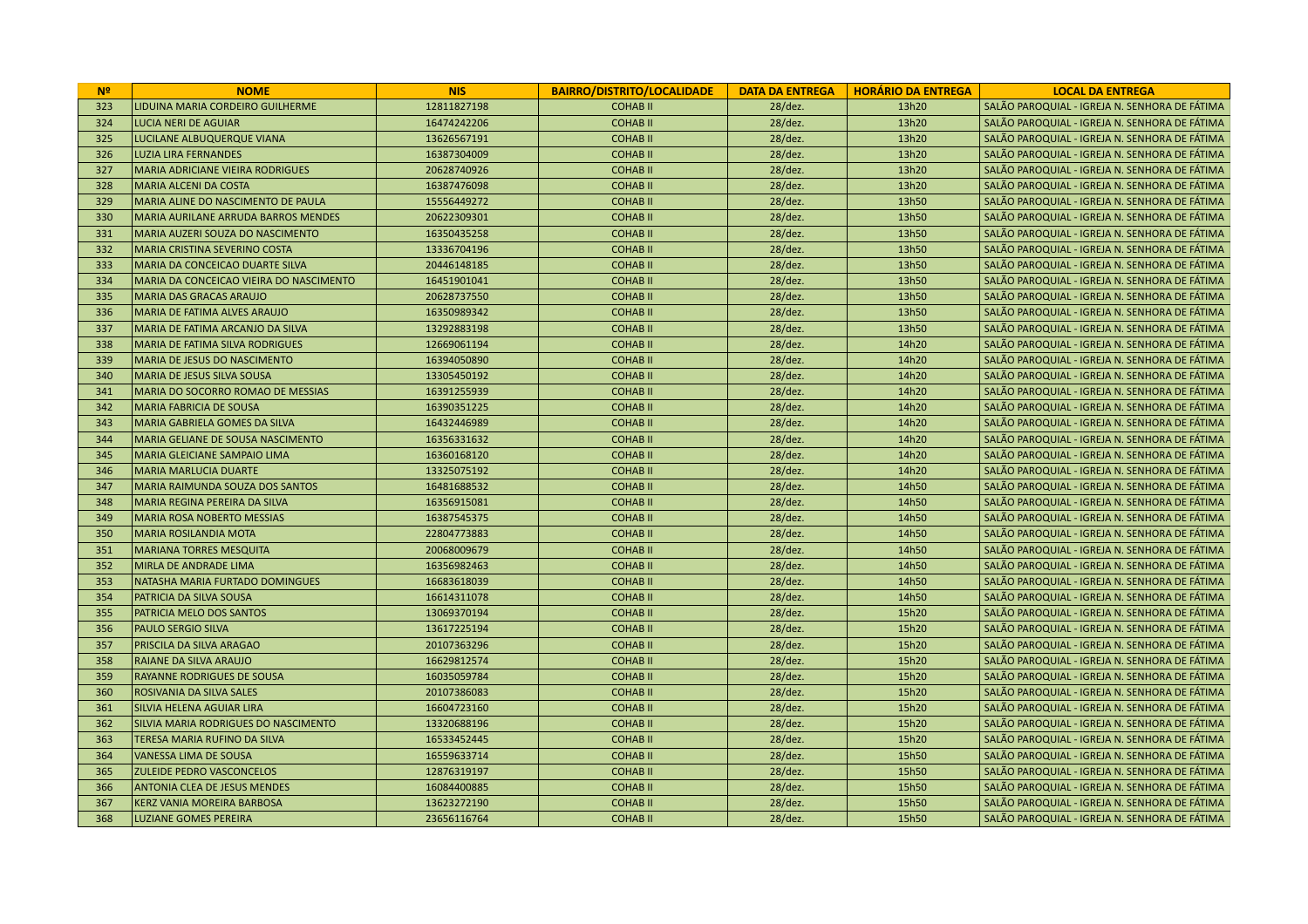| N <sup>2</sup> | <b>NOME</b>                           | <b>NIS</b>  | <b>BAIRRO/DISTRITO/LOCALIDADE</b> | <b>DATA DA ENTREGA</b> | <b>HORÁRIO DA ENTREGA</b> | <b>LOCAL DA ENTREGA</b>                       |
|----------------|---------------------------------------|-------------|-----------------------------------|------------------------|---------------------------|-----------------------------------------------|
| 369            | MARIA KATIANA DA SILVA                | 16455047967 | <b>COHABII</b>                    | $28$ /dez.             | 15h50                     | SALÃO PAROQUIAL - IGREJA N. SENHORA DE FÁTIMA |
| 370            | <b>MARIA RODRIGUES PEREIRA JUSTO</b>  | 16083096465 | <b>COHABII</b>                    | $28$ /dez.             | 15h50                     | SALÃO PAROQUIAL - IGREJA N. SENHORA DE FÁTIMA |
| 371            | <b>MARIANA MELO DOS SANTOS</b>        | 20994788031 | <b>COHABII</b>                    | $28$ /dez.             | 15h50                     | SALÃO PAROQUIAL - IGREJA N. SENHORA DE FÁTIMA |
| 372            | <b>REJANE SOARES SILVA</b>            | 12923516194 | <b>COHABII</b>                    | $28$ /dez.             | 16h20                     | SALÃO PAROQUIAL - IGREJA N. SENHORA DE FÁTIMA |
| 373            | <b>SABRINA DA SILVA PEREIRA</b>       | 16580030624 | <b>COHABII</b>                    | 28/dez.                | 16h20                     | SALÃO PAROQUIAL - IGREJA N. SENHORA DE FÁTIMA |
| 374            | VANESSA HOLANDA DE SOUSA              | 15703426271 | <b>COHABII</b>                    | $28$ /dez.             | 16h20                     | SALÃO PAROQUIAL - IGREJA N. SENHORA DE FÁTIMA |
| 375            | <b>ADRIANA SILVA SOUSA</b>            | 13887006193 | <b>SALGADO DOS MACHADOS</b>       | 28/dez.                | 8h20                      | ASSOCIAÇÃO DOS MORADORES - ACOMASAM           |
| 376            | <b>ANA KATHLEEN DUARTE SILVA</b>      | 21206950716 | <b>SALGADO DOS MACHADOS</b>       | $28$ /dez.             | 8h20                      | ASSOCIAÇÃO DOS MORADORES - ACOMASAM           |
| 377            | ANA MARIA FERREIRA SALES              | 21211454322 | SALGADO DOS MACHADOS              | $28$ /dez.             | 8h20                      | ASSOCIAÇÃO DOS MORADORES - ACOMASAM           |
| 378            | ANA MARIA VIEIRA FRANCA               | 12866033193 | <b>SALGADO DOS MACHADOS</b>       | 28/dez.                | 8h20                      | ASSOCIAÇÃO DOS MORADORES - ACOMASAM           |
| 379            | <b>ANTONIA DE SOUSA SILVA</b>         | 16088507021 | <b>SALGADO DOS MACHADOS</b>       | 28/dez.                | 8h20                      | ASSOCIAÇÃO DOS MORADORES - ACOMASAM           |
| 380            | <b>ANTONIA RIPARDO FRANCA</b>         | 16008848552 | <b>SALGADO DOS MACHADOS</b>       | 28/dez.                | 8h20                      | ASSOCIAÇÃO DOS MORADORES - ACOMASAM           |
| 381            | <b>CARMEN FERREIRA COSTA</b>          | 16184489381 | <b>SALGADO DOS MACHADOS</b>       | $28$ /dez.             | 8h20                      | ASSOCIAÇÃO DOS MORADORES - ACOMASAM           |
| 382            | <b>DAIANA FRANCA AZEVEDO</b>          | 23720452944 | SALGADO DOS MACHADOS              | $28$ /dez.             | 8H20                      | ASSOCIAÇÃO DOS MORADORES - ACOMASAM           |
| 383            | DERILENE SILVA DO NASCIMENTO          | 16007012302 | <b>SALGADO DOS MACHADOS</b>       | 28/dez.                | 8h50                      | ASSOCIAÇÃO DOS MORADORES - ACOMASAM           |
| 384            | <b>DILANY LOPES DE SOUSA</b>          | 21210533407 | <b>SALGADO DOS MACHADOS</b>       | 28/dez.                | 8h50                      | ASSOCIAÇÃO DOS MORADORES - ACOMASAM           |
| 385            | <b>FRANCISCA BRUNA SABINO SILVA</b>   | 16226087596 | <b>SALGADO DOS MACHADOS</b>       | 28/dez.                | 8h50                      | ASSOCIAÇÃO DOS MORADORES - ACOMASAM           |
| 386            | FRANCISCA CRISTINA DA SILVA ROCHA     | 13236485190 | <b>SALGADO DOS MACHADOS</b>       | $28$ /dez.             | 8h50                      | ASSOCIAÇÃO DOS MORADORES - ACOMASAM           |
| 387            | <b>FRANCISCA FABIA CARVALHO SILVA</b> | 16275861046 | <b>SALGADO DOS MACHADOS</b>       | 28/dez.                | 8h50                      | ASSOCIAÇÃO DOS MORADORES - ACOMASAM           |
| 388            | IVANILDE VASCONCELOS DA SILVA         | 16258907025 | SALGADO DOS MACHADOS              | $28$ /dez.             | 8h50                      | ASSOCIAÇÃO DOS MORADORES - ACOMASAM           |
| 389            | JESSICA OLIVEIRA FRANCA               | 16318372025 | <b>SALGADO DOS MACHADOS</b>       | 28/dez.                | 8h50                      | ASSOCIAÇÃO DOS MORADORES - ACOMASAM           |
| 390            | <b>KECILDA ALVES MANSO</b>            | 16387849609 | <b>SALGADO DOS MACHADOS</b>       | 28/dez.                | 8H50                      | ASSOCIAÇÃO DOS MORADORES - ACOMASAM           |
| 391            | <b>LEIA CUNHA SOUSA</b>               | 16353020415 | <b>SALGADO DOS MACHADOS</b>       | $28$ /dez.             | 9H <sub>20</sub>          | ASSOCIAÇÃO DOS MORADORES - ACOMASAM           |
| 392            | MARIA ANTONIA BALBINO MANSO           | 16392130404 | <b>SALGADO DOS MACHADOS</b>       | 28/dez.                | 9H20                      | ASSOCIAÇÃO DOS MORADORES - ACOMASAM           |
| 393            | MARIA DE LOURDES DE SOUSA VIEIRA      | 16390128593 | <b>SALGADO DOS MACHADOS</b>       | $28$ /dez.             | 9H20                      | ASSOCIAÇÃO DOS MORADORES - ACOMASAM           |
| 394            | MARIA DE NAZARE PRIVINO BRANDAO       | 16372378397 | <b>SALGADO DOS MACHADOS</b>       | 28/dez.                | 9H20                      | ASSOCIAÇÃO DOS MORADORES - ACOMASAM           |
| 395            | MARIA DO LIVRAMENTO BRAGA DE MESQUITA | 13897730196 | <b>SALGADO DOS MACHADOS</b>       | 28/dez.                | 9H20                      | ASSOCIAÇÃO DOS MORADORES - ACOMASAM           |
| 396            | MARIA EVANDINA FERREIRA SANTOS        | 20986511816 | SALGADO DOS MACHADOS              | $28$ /dez.             | 9H20                      | ASSOCIAÇÃO DOS MORADORES - ACOMASAM           |
| 397            | MARIA HELENA BRITO LOPES              | 16360169488 | <b>SALGADO DOS MACHADOS</b>       | 28/dez.                | 9H20                      | ASSOCIAÇÃO DOS MORADORES - ACOMASAM           |
| 398            | MARIA IVANILDA DO NASCIMENTO          | 16387536546 | <b>SALGADO DOS MACHADOS</b>       | $28$ /dez.             | 9H50                      | ASSOCIAÇÃO DOS MORADORES - ACOMASAM           |
| 399            | <b>MARIA IVONE DE ASSIS</b>           | 16392054864 | SALGADO DOS MACHADOS              | $28$ /dez.             | 9H50                      | ASSOCIAÇÃO DOS MORADORES - ACOMASAM           |
| 400            | MARIA LUIZA LIMA BARBOSA              | 16399737274 | <b>SALGADO DOS MACHADOS</b>       | 28/dez.                | 9H50                      | ASSOCIAÇÃO DOS MORADORES - ACOMASAM           |
| 401            | MARIA NEIDE SILVA BENEDITO            | 14131679198 | <b>SALGADO DOS MACHADOS</b>       | $28$ /dez.             | 9H50                      | ASSOCIAÇÃO DOS MORADORES - ACOMASAM           |
| 402            | MARIA NEILA FERREIRA                  | 20986511808 | SALGADO DOS MACHADOS              | $28$ /dez.             | 9H50                      | ASSOCIAÇÃO DOS MORADORES - ACOMASAM           |
| 403            | MARIA NEUSA DIAS AGOSTINHO            | 12774742198 | <b>SALGADO DOS MACHADOS</b>       | 28/dez.                | 9H50                      | ASSOCIAÇÃO DOS MORADORES - ACOMASAM           |
| 404            | <b>OZANA ALVES MANSO</b>              | 16602622049 | <b>SALGADO DOS MACHADOS</b>       | $28$ /dez.             | 9H50                      | ASSOCIAÇÃO DOS MORADORES - ACOMASAM           |
| 405            | RAIMUNDA MARIA DO NASCIMENTO SOUSA    | 16565715271 | <b>SALGADO DOS MACHADOS</b>       | 28/dez.                | 9H50                      | ASSOCIAÇÃO DOS MORADORES - ACOMASAM           |
| 406            | <b>REGIANE SILVA SOUSA</b>            | 16644324240 | <b>SALGADO DOS MACHADOS</b>       | $28$ /dez.             | 10H20                     | ASSOCIAÇÃO DOS MORADORES - ACOMASAM           |
| 407            | <b>SABRINA DA SILVA SOUSA</b>         | 16531389916 | <b>SALGADO DOS MACHADOS</b>       | $28$ /dez.             | 10H20                     | ASSOCIAÇÃO DOS MORADORES - ACOMASAM           |
| 408            | <b>SAMYRES DA CRUZ COSTA</b>          | 16534083672 | SALGADO DOS MACHADOS              | 28/dez.                | 10H20                     | ASSOCIAÇÃO DOS MORADORES - ACOMASAM           |
| 409            | <b>SORAIA SILVA LIBERATO</b>          | 20704489060 | <b>SALGADO DOS MACHADOS</b>       | $28$ /dez.             | 10H20                     | ASSOCIAÇÃO DOS MORADORES - ACOMASAM           |
| 410            | TATIANA RIPARDO FRANCA                | 16534252431 | <b>SALGADO DOS MACHADOS</b>       | 28/dez.                | 10H20                     | ASSOCIAÇÃO DOS MORADORES - ACOMASAM           |
| 411            | <b>VALDILENE RIPARDO SABINO</b>       | 16631493456 | <b>SALGADO DOS MACHADOS</b>       | $28$ /dez.             | 10H20                     | ASSOCIAÇÃO DOS MORADORES - ACOMASAM           |
| 412            | VERA LUCIA DE MOURA VIEIRA            | 13217108190 | <b>SALGADO DOS MACHADOS</b>       | $28$ /dez.             | 10H20                     | ASSOCIAÇÃO DOS MORADORES - ACOMASAM           |
| 413            | <b>ANA ALICE DA SILVA</b>             | 16087359584 | SALGADO DOS MACHADOS              | $28$ /dez.             | 10H20                     | ASSOCIAÇÃO DOS MORADORES - ACOMASAM           |
| 414            | <b>ADELANE FRUTUOSO LOPES</b>         | 16121269023 | <b>SINHA SABOIA</b>               | $28$ /dez.             | 08H20                     | <b>CEI TEREZINHA RODRIGUES</b>                |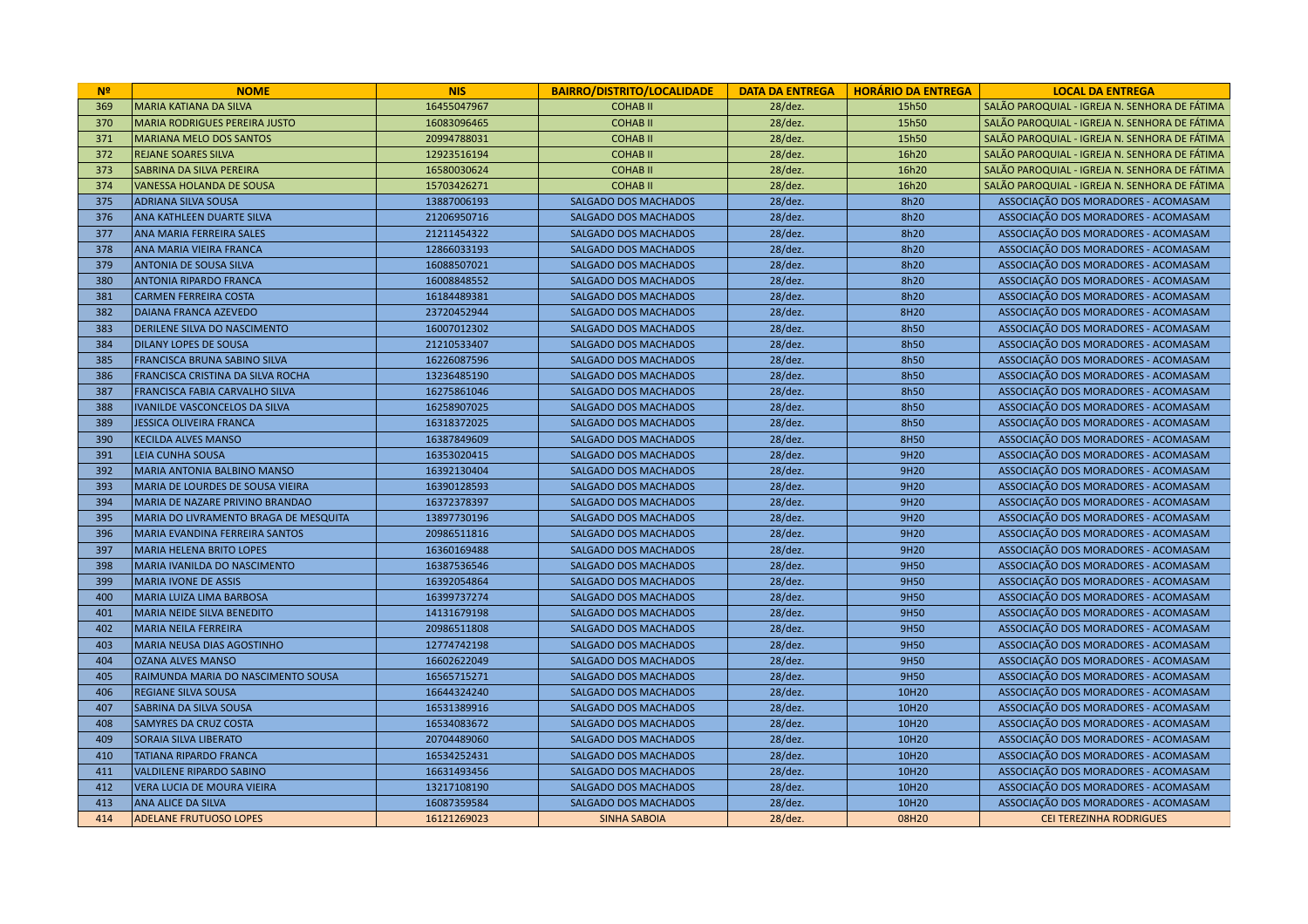| N <sup>2</sup> | <b>NOME</b>                                 | <b>NIS</b>  | <b>BAIRRO/DISTRITO/LOCALIDADE</b> | <b>DATA DA ENTREGA</b> | <b>HORÁRIO DA ENTREGA</b> | <b>LOCAL DA ENTREGA</b>        |
|----------------|---------------------------------------------|-------------|-----------------------------------|------------------------|---------------------------|--------------------------------|
| 415            | ANA CARLA SEVERINO DA SILVA                 | 16089964639 | <b>SINHA SABOIA</b>               | $28$ /dez.             | 08H20                     | <b>CEI TEREZINHA RODRIGUES</b> |
| 416            | <b>ANA LETICIA LIMA GRIGORIO</b>            | 21214796275 | <b>SINHA SABOIA</b>               | 28/dez.                | 08H20                     | <b>CEI TEREZINHA RODRIGUES</b> |
| 417            | ANA LUCIA FERNANDES DE SOUSA                | 16094246919 | <b>SINHA SABOIA</b>               | 28/dez.                | 08H20                     | <b>CEI TEREZINHA RODRIGUES</b> |
| 418            | <b>ANA MARIA VIEIRA NORBERTO</b>            | 21265548236 | <b>SINHA SABOIA</b>               | 28/dez.                | 08H20                     | <b>CEI TEREZINHA RODRIGUES</b> |
| 419            | <b>ANA VLADIA TABOSA DE LIMA</b>            | 16151133154 | <b>SINHA SABOIA</b>               | 28/dez.                | 08H20                     | <b>CEI TEREZINHA RODRIGUES</b> |
| 420            | <b>ANDRESSA SILVA ABREU</b>                 | 16085195584 | <b>SINHA SABOIA</b>               | 28/dez.                | 08H20                     | <b>CEI TEREZINHA RODRIGUES</b> |
| 421            | <b>ANTONIA EDILANE VERAS NORBERTO</b>       | 16150932932 | <b>SINHA SABOIA</b>               | 28/dez.                | 08H20                     | <b>CEI TEREZINHA RODRIGUES</b> |
| 422            | <b>ANTONIA KELI DE SOUSA LIMA</b>           | 21204400468 | <b>SINHA SABOIA</b>               | 28/dez.                | 08H50                     | <b>CEI TEREZINHA RODRIGUES</b> |
| 423            | <b>BENEDITA MARIA TERTULIANO LIMA</b>       | 16004426750 | <b>SINHA SABOIA</b>               | 28/dez.                | 08H50                     | <b>CEI TEREZINHA RODRIGUES</b> |
| 424            | BENEDITA RODRIGUES DO NASCIMENTO            | 12971361197 | <b>SINHA SABOIA</b>               | 28/dez.                | 08H50                     | <b>CEI TEREZINHA RODRIGUES</b> |
| 425            | BRUNA NAJARA RIPARDO SILVA                  | 20209289176 | <b>SINHA SABOIA</b>               | 28/dez.                | 80H50                     | <b>CEI TEREZINHA RODRIGUES</b> |
| 426            | <b>CLAUDIA MARIA DA SILVA SOUZA</b>         | 16076654709 | <b>SINHA SABOIA</b>               | 28/dez.                | 80H50                     | <b>CEI TEREZINHA RODRIGUES</b> |
| 427            | <b>CLAUDIVANIA DE SOUSA LINHARES</b>        | 20628732281 | <b>SINHA SABOIA</b>               | 28/dez.                | 80H50                     | <b>CEI TEREZINHA RODRIGUES</b> |
| 428            | DANIELI NASCIMENTO ROMCY                    | 20107362001 | <b>SINHA SABOIA</b>               | 28/dez.                | 80H50                     | <b>CEI TEREZINHA RODRIGUES</b> |
| 429            | <b>EDNA GONCALVES TOME</b>                  | 16085448644 | <b>SINHA SABOIA</b>               | 28/dez.                | 80H50                     | <b>CEI TEREZINHA RODRIGUES</b> |
| 430            | <b>ERLANIA DE SOUSA DA COSTA</b>            | 16007088392 | <b>SINHA SABOIA</b>               | 28/dez.                | 09H20                     | <b>CEI TEREZINHA RODRIGUES</b> |
| 431            | <b>FERNANDA COSTA MENEZES</b>               | 16302909202 | <b>SINHA SABOIA</b>               | 28/dez.                | 09H20                     | <b>CEI TEREZINHA RODRIGUES</b> |
| 432            | <b>FLAVIANIA VIEIRA MELO</b>                | 13838159194 | <b>SINHA SABOIA</b>               | 28/dez.                | 09H20                     | <b>CEI TEREZINHA RODRIGUES</b> |
| 433            | <b>FRANCISCA ARIANE SOUSA DE MARIA</b>      | 20994788945 | <b>SINHA SABOIA</b>               | 28/dez.                | 09H20                     | <b>CEI TEREZINHA RODRIGUES</b> |
| 434            | <b>FRANCISCA CLEIDE SILVA PEREIRA</b>       | 20986510496 | <b>SINHA SABOIA</b>               | 28/dez.                | 09H20                     | <b>CEI TEREZINHA RODRIGUES</b> |
| 435            | <b>FRANCISCA DECLAINA FROTA</b>             | 16185323517 | <b>SINHA SABOIA</b>               | 28/dez.                | 09H20                     | <b>CEI TEREZINHA RODRIGUES</b> |
| 436            | <b>FRANCISCA JAQUELINE DA SILVA</b>         | 13594450197 | <b>SINHA SABOIA</b>               | 28/dez.                | 09H20                     | <b>CEI TEREZINHA RODRIGUES</b> |
| 437            | <b>FRANCISCA KEILA DUARTE FERNANDES</b>     | 13506071199 | <b>SINHA SABOIA</b>               | 28/dez.                | 09H20                     | <b>CEI TEREZINHA RODRIGUES</b> |
| 438            | <b>FRANCISCA MARIA SOUSA ALVES</b>          | 16295538631 | <b>SINHA SABOIA</b>               | 28/dez.                | 09H50                     | <b>CEI TEREZINHA RODRIGUES</b> |
| 439            | <b>GEICIANY CARLOS DE SOUZA</b>             | 16250356208 | <b>SINHA SABOIA</b>               | 28/dez.                | 09H50                     | <b>CEI TEREZINHA RODRIGUES</b> |
| 440            | <b>GISLENE CAMPOS FROTA</b>                 | 13812302194 | <b>SINHA SABOIA</b>               | 28/dez.                | 09H50                     | <b>CEI TEREZINHA RODRIGUES</b> |
| 441            | <b>INGRID MORAES DA SILVA</b>               | 20628737240 | <b>SINHA SABOIA</b>               | 28/dez.                | 09H50                     | <b>CEI TEREZINHA RODRIGUES</b> |
| 442            | <b>IVONE DO NASCIMENTO ALVES</b>            | 13336181193 | <b>SINHA SABOIA</b>               | 28/dez.                | 09H50                     | <b>CEI TEREZINHA RODRIGUES</b> |
| 443            | <b>IVONE SILVA LOPES</b>                    | 16275890089 | <b>SINHA SABOIA</b>               | 28/dez.                | 09H50                     | <b>CEI TEREZINHA RODRIGUES</b> |
| 444            | IZAIRA ANSELMO OLIVEIRA                     | 12715055198 | <b>SINHA SABOIA</b>               | 28/dez.                | 09H50                     | <b>CEI TEREZINHA RODRIGUES</b> |
| 445            | JANAINA EUGENIO DE CARVALHO                 | 20107407927 | <b>SINHA SABOIA</b>               | 28/dez.                | 09H50                     | <b>CEI TEREZINHA RODRIGUES</b> |
| 446            | <b>JANAINA FERREIRA RIBEIRO</b>             | 20068030066 | <b>SINHA SABOIA</b>               | 28/dez.                | 10H20                     | <b>CEI TEREZINHA RODRIGUES</b> |
| 447            | JOSIENE NASCIMENTO DE OLIVEIRA              | 14330658190 | <b>SINHA SABOIA</b>               | 28/dez.                | 10H20                     | <b>CEI TEREZINHA RODRIGUES</b> |
| 448            | <b>JUCIELLE DE OLIVEIRA LOPES</b>           | 16309786726 | <b>SINHA SABOIA</b>               | $28$ /dez.             | 10H20                     | <b>CEI TEREZINHA RODRIGUES</b> |
| 449            | LAYANIA VIEIRA MELO                         | 16523856527 | <b>SINHA SABOIA</b>               | 28/dez.                | 10H20                     | <b>CEI TEREZINHA RODRIGUES</b> |
| 450            | LEILIANE CRISTINA UCHOA SOARES              | 16356134756 | <b>SINHA SABOIA</b>               | 28/dez.                | 10H20                     | <b>CEI TEREZINHA RODRIGUES</b> |
| 451            | <b>LUANA VIANA RODRIGUES</b>                | 16425672979 | <b>SINHA SABOIA</b>               | 28/dez.                | 10H20                     | <b>CEI TEREZINHA RODRIGUES</b> |
| 452            | <b>LUZIA CRUZ ARRUDA</b>                    | 16354288128 | <b>SINHA SABOIA</b>               | 28/dez.                | 10H20                     | <b>CEI TEREZINHA RODRIGUES</b> |
| 453            | MAIRLA HELLEN PEREIRA FERREIRA              | 16429664539 | <b>SINHA SABOIA</b>               | 28/dez.                | 10H20                     | <b>CEI TEREZINHA RODRIGUES</b> |
| 454            | MARCIA ANDREZA PEREIRA DE SOUSA             | 20628728217 | <b>SINHA SABOIA</b>               | 28/dez.                | 10H50                     | <b>CEI TEREZINHA RODRIGUES</b> |
| 455            | <b>MARIA ALINE MACHADO HOLANDA</b>          | 16433661441 | <b>SINHA SABOIA</b>               | 28/dez.                | 10H50                     | <b>CEI TEREZINHA RODRIGUES</b> |
| 456            | <b>MARIA BEATRIZ DOS SANTOS BORIZ</b>       | 16481636834 | <b>SINHA SABOIA</b>               | 28/dez.                | 10H50                     | <b>CEI TEREZINHA RODRIGUES</b> |
| 457            | <b>MARIA BERNADETE DOS SANTOS MARQUES</b>   | 12356624998 | <b>SINHA SABOIA</b>               | 28/dez.                | 10H50                     | <b>CEI TEREZINHA RODRIGUES</b> |
| 458            | <b>MARIA CRISTIANE NASCIMENTO RODRIGUES</b> | 20986512391 | <b>SINHA SABOIA</b>               | 28/dez.                | 10H50                     | <b>CEI TEREZINHA RODRIGUES</b> |
| 459            | <b>MARIA DE SOUSA LIMA</b>                  | 12815023190 | <b>SINHA SABOIA</b>               | 29/dez.                | 8H20                      | <b>CEI TEREZINHA RODRIGUES</b> |
| 460            | <b>MARIA ELENICE EUGENIO CARVALHO</b>       | 16394674673 | <b>SINHA SABOIA</b>               | $29$ /dez.             | 8H20                      | <b>CEI TEREZINHA RODRIGUES</b> |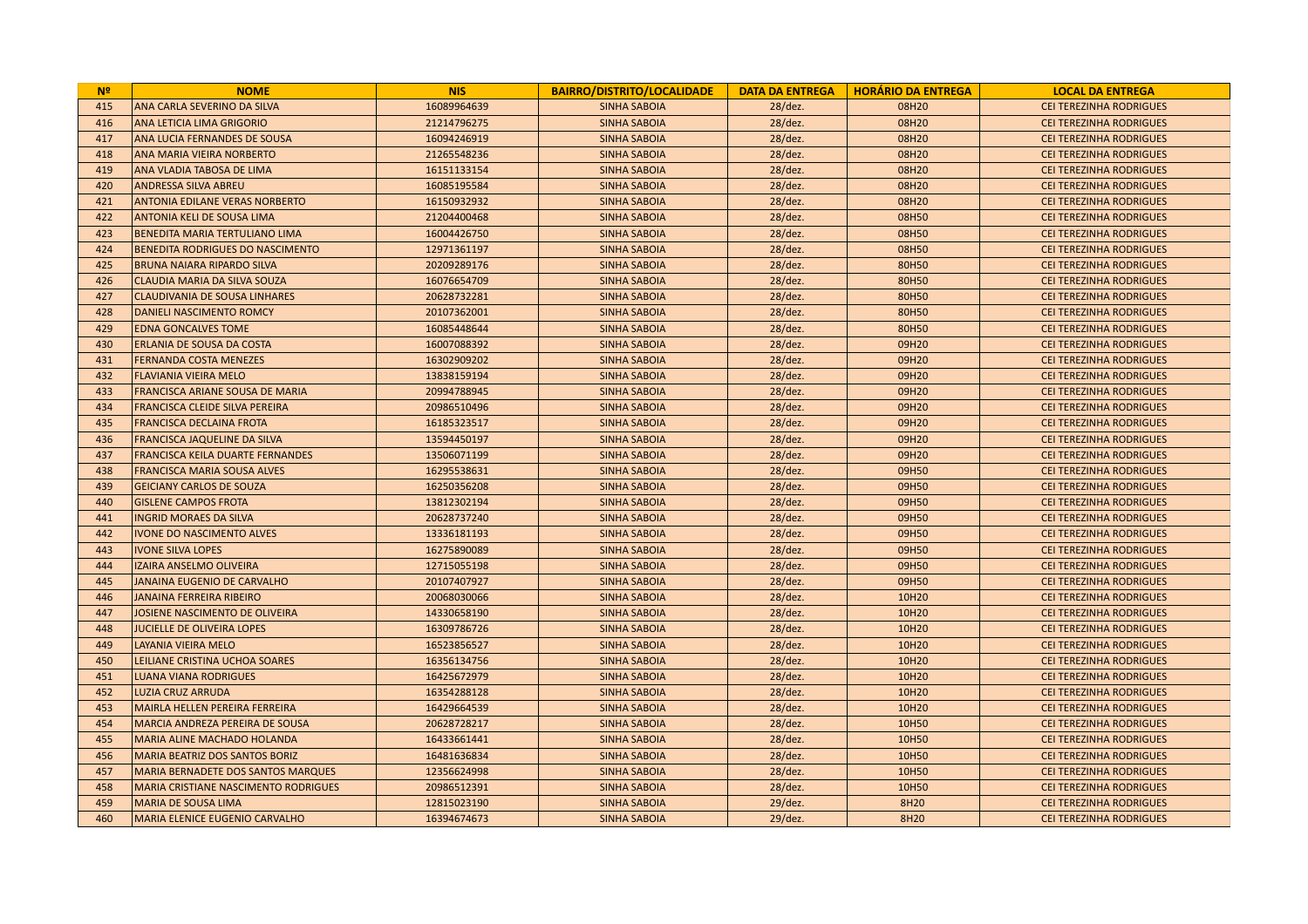| N <sup>2</sup> | <b>NOME</b>                                | <b>NIS</b>  | <b>BAIRRO/DISTRITO/LOCALIDADE</b> |            | DATA DA ENTREGA   HORÁRIO DA ENTREGA | <b>LOCAL DA ENTREGA</b>        |
|----------------|--------------------------------------------|-------------|-----------------------------------|------------|--------------------------------------|--------------------------------|
| 461            | <b>MARIA FRANCIELE NORBERTO DE MESSIAS</b> | 16387523614 | <b>SINHA SABOIA</b>               | $29$ /dez. | 8H20                                 | <b>CEI TEREZINHA RODRIGUES</b> |
| 462            | MARIA GECIRA ELEUTERIO DO NASCIMENTO       | 16413291487 | <b>SINHA SABOIA</b>               | 29/dez.    | 8H20                                 | <b>CEI TEREZINHA RODRIGUES</b> |
| 463            | <b>MARIA JACQUELINE BORIS DE BRITO</b>     | 16424228862 | <b>SINHA SABOIA</b>               | 29/dez.    | 8H20                                 | <b>CEI TEREZINHA RODRIGUES</b> |
| 464            | MARIA JULIA CAETANO FERREIRA               | 16360158176 | <b>SINHA SABOIA</b>               | 29/dez.    | 8H20                                 | <b>CEI TEREZINHA RODRIGUES</b> |
| 465            | MARIA LEIDIANA PORTELA LIMA                | 16360168635 | <b>SINHA SABOIA</b>               | 29/dez.    | 8H20                                 | <b>CEI TEREZINHA RODRIGUES</b> |
| 466            | MARIA LUCIANA MOURAO DA COSTA              | 23780495593 | <b>SINHA SABOIA</b>               | 29/dez.    | 8H20                                 | <b>CEI TEREZINHA RODRIGUES</b> |
| 467            | MARIA MARGARIDA EUGENIO CARVALHO           | 16394675424 | <b>SINHA SABOIA</b>               | 29/dez.    | 8H50                                 | <b>CEI TEREZINHA RODRIGUES</b> |
| 468            | MARIA PATRICIA PEREIRA DE OLIVEIRA         | 13889803198 | <b>SINHA SABOIA</b>               | 29/dez.    | 8H50                                 | CEI TEREZINHA RODRIGUES        |
| 469            | <b>MARIA RAFAELA BORIS DE BRITO</b>        | 13814629190 | <b>SINHA SABOIA</b>               | 29/dez.    | 8H50                                 | <b>CEI TEREZINHA RODRIGUES</b> |
| 470            | <b>MARIA TARCISIA DE LIMA ARAGAO</b>       | 12963956195 | <b>SINHA SABOIA</b>               | 29/dez.    | 8H50                                 | <b>CEI TEREZINHA RODRIGUES</b> |
| 471            | <b>MARIA VERONICE DA SILVA SOUSA</b>       | 16076814293 | <b>SINHA SABOIA</b>               | $29$ /dez. | 8H50                                 | CEI TEREZINHA RODRIGUES        |
| 472            | <b>MARIA ZENILDA BARROS RIPARDO</b>        | 12714339192 | <b>SINHA SABOIA</b>               | 29/dez.    | 8H50                                 | <b>CEI TEREZINHA RODRIGUES</b> |
| 473            | <b>MARINES CACHOEIRA DA SILVA</b>          | 16362263481 | <b>SINHA SABOIA</b>               | 29/dez.    | 8H50                                 | <b>CEI TEREZINHA RODRIGUES</b> |
| 474            | RAIMUNDA RODRIGUES DOS SANTOS              | 16535264816 | <b>SINHA SABOIA</b>               | 29/dez.    | 8H50                                 | CEI TEREZINHA RODRIGUES        |
| 475            | RANIELE MARIA ROCHA BENTO                  | 12704074196 | <b>SINHA SABOIA</b>               | 29/dez.    | 9H20                                 | <b>CEI TEREZINHA RODRIGUES</b> |
| 476            | <b>ROCHELE VIEIRA SILVA</b>                | 16530542524 | <b>SINHA SABOIA</b>               | $29$ /dez. | 9H20                                 | <b>CEI TEREZINHA RODRIGUES</b> |
| 477            | <b>ROSEMARY ALVES TAVARES</b>              | 20986515803 | <b>SINHA SABOIA</b>               | 29/dez.    | 9H20                                 | <b>CEI TEREZINHA RODRIGUES</b> |
| 478            | ROSEMEIRY ADEODATO ALMEIDA FONSECA         | 16605024150 | <b>SINHA SABOIA</b>               | 29/dez.    | 9H20                                 | <b>CEI TEREZINHA RODRIGUES</b> |
| 479            | ROSICLEIA TORRES DE MOURA                  | 13893754198 | <b>SINHA SABOIA</b>               | 29/dez.    | 9H20                                 | <b>CEI TEREZINHA RODRIGUES</b> |
| 480            | <b>ROSILENE SILVA ALVES</b>                | 16657859164 | <b>SINHA SABOIA</b>               | 29/dez.    | 9H20                                 | <b>CEI TEREZINHA RODRIGUES</b> |
| 481            | <b>SABRINE OLIVEIRA MENDES</b>             | 16570449274 | <b>SINHA SABOIA</b>               | 29/dez.    | 9H20                                 | CEI TEREZINHA RODRIGUES        |
| 482            | <b>SAMILA CARNEIRO DOS SANTOS</b>          | 16535296580 | <b>SINHA SABOIA</b>               | 29/dez.    | 9H20                                 | CEI TEREZINHA RODRIGUES        |
| 483            | <b>TALIGIANE ROMUALDO DE PAULA</b>         | 20994788732 | <b>SINHA SABOIA</b>               | 29/dez.    | 9H50                                 | <b>CEI TEREZINHA RODRIGUES</b> |
| 484            | TANIA MARIA CAVALCANTE VASCONCELOS         | 12494718688 | <b>SINHA SABOIA</b>               | 29/dez.    | 9H50                                 | CEI TEREZINHA RODRIGUES        |
| 485            | <b>TARCIANA SOUSA DA SILVA</b>             | 16678470657 | <b>SINHA SABOIA</b>               | 29/dez.    | 9H50                                 | CEI TEREZINHA RODRIGUES        |
| 486            | <b>VALDIZA MARIA DO NASCIMENTO</b>         | 20628747637 | <b>SINHA SABOIA</b>               | 29/dez.    | 9H50                                 | <b>CEI TEREZINHA RODRIGUES</b> |
| 487            | <b>VANILDA DO NASCIMENTO</b>               | 12530646130 | <b>SINHA SABOIA</b>               | 29/dez.    | 9H50                                 | <b>CEI TEREZINHA RODRIGUES</b> |
| 488            | <b>VIVIANE SOUZA SILVA RIPARDO</b>         | 13082194191 | <b>SINHA SABOIA</b>               | 29/dez.    | 9H50                                 | <b>CEI TEREZINHA RODRIGUES</b> |
| 489            | <b>ALINE MAGALHAES LUCAS</b>               | 16028203395 | <b>SINHA SABOIA</b>               | 29/dez.    | 9H50                                 | <b>CEI TEREZINHA RODRIGUES</b> |
| 490            | <b>ANALI RODRIGUES DA SILVA</b>            | 23773394027 | <b>SINHA SABOIA</b>               | 29/dez.    | 9H50                                 | <b>CEI TEREZINHA RODRIGUES</b> |
| 491            | <b>ANTONIA MADEIRA DUARTE</b>              | 16147895576 | <b>SINHA SABOIA</b>               | $29$ /dez. | 10H20                                | <b>CEI TEREZINHA RODRIGUES</b> |
| 492            | <b>BENEDITA LARISSA DA COSTA GOMES</b>     | 20628741086 | <b>SINHA SABOIA</b>               | 29/dez.    | 10H20                                | <b>CEI TEREZINHA RODRIGUES</b> |
| 493            | <b>DIELL SHARA COSTA DOS SANTOS</b>        | 20068002674 | <b>SINHA SABOIA</b>               | 29/dez.    | 10H20                                | <b>CEI TEREZINHA RODRIGUES</b> |
| 494            | FRANCISCA ROSEANY FELICIO DA SILVA         | 13330000197 | <b>SINHA SABOIA</b>               | 29/dez.    | 10H20                                | <b>CEI TEREZINHA RODRIGUES</b> |
| 495            | <b>FRANCISCA TATIANE DA SILVA ROCHA</b>    | 16273963402 | <b>SINHA SABOIA</b>               | 29/dez.    | 10H20                                | CEI TEREZINHA RODRIGUES        |
| 496            | JOYCE MENDES DA COSTA                      | 16216331125 | <b>SINHA SABOIA</b>               | 29/dez.    | 10H20                                | <b>CEI TEREZINHA RODRIGUES</b> |
| 497            | LILIA KEULIANE LUZIA SILVEIRA              | 16452396014 | <b>SINHA SABOIA</b>               | 29/dez.    | 10H20                                | <b>CEI TEREZINHA RODRIGUES</b> |
| 498            | <b>MARIA ADISIA ROSA</b>                   | 16356365812 | <b>SINHA SABOIA</b>               | $29$ /dez. | 10H20                                | CEI TEREZINHA RODRIGUES        |
| 499            | MARIA APARECIDA ANDRADE SILVA              | 16452381653 | <b>SINHA SABOIA</b>               | 29/dez.    | 10H20                                | <b>CEI TEREZINHA RODRIGUES</b> |
| 500            | MARIA DE JESUS BATISTA SILVA               | 16491552323 | <b>SINHA SABOIA</b>               | 29/dez.    | 10H50                                | <b>CEI TEREZINHA RODRIGUES</b> |
| 501            | MARIA EVILENE SOARES DUARTE                | 20628727466 | <b>SINHA SABOIA</b>               | $29$ /dez. | 10H50                                | CEI TEREZINHA RODRIGUES        |
| 502            | MARIA FLAVIA MENDES DE SOUSA               | 16083066841 | <b>SINHA SABOIA</b>               | 29/dez.    | 10H50                                | <b>CEI TEREZINHA RODRIGUES</b> |
| 503            | <b>MARIA LUCINEIDE DA SILVA BARBOSA</b>    | 16432002053 | <b>SINHA SABOIA</b>               | 29/dez.    | 10H50                                | <b>CEI TEREZINHA RODRIGUES</b> |
| 504            | <b>NOEMIA SOUSA LIRA</b>                   | 16525888795 | <b>SINHA SABOIA</b>               | 29/dez.    | 10H50                                | <b>CEI TEREZINHA RODRIGUES</b> |
| 505            | <b>SARA RIBEIRO DA COSTA</b>               | 20628745863 | <b>SINHA SABOIA</b>               | 29/dez.    | 10H50                                | <b>CEI TEREZINHA RODRIGUES</b> |
| 506            | TEREZINHA RODRIGUES DO NASCIMENTO          | 16629317298 | <b>SINHA SABOIA</b>               | 29/dez.    | 10H50                                | <b>CEI TEREZINHA RODRIGUES</b> |